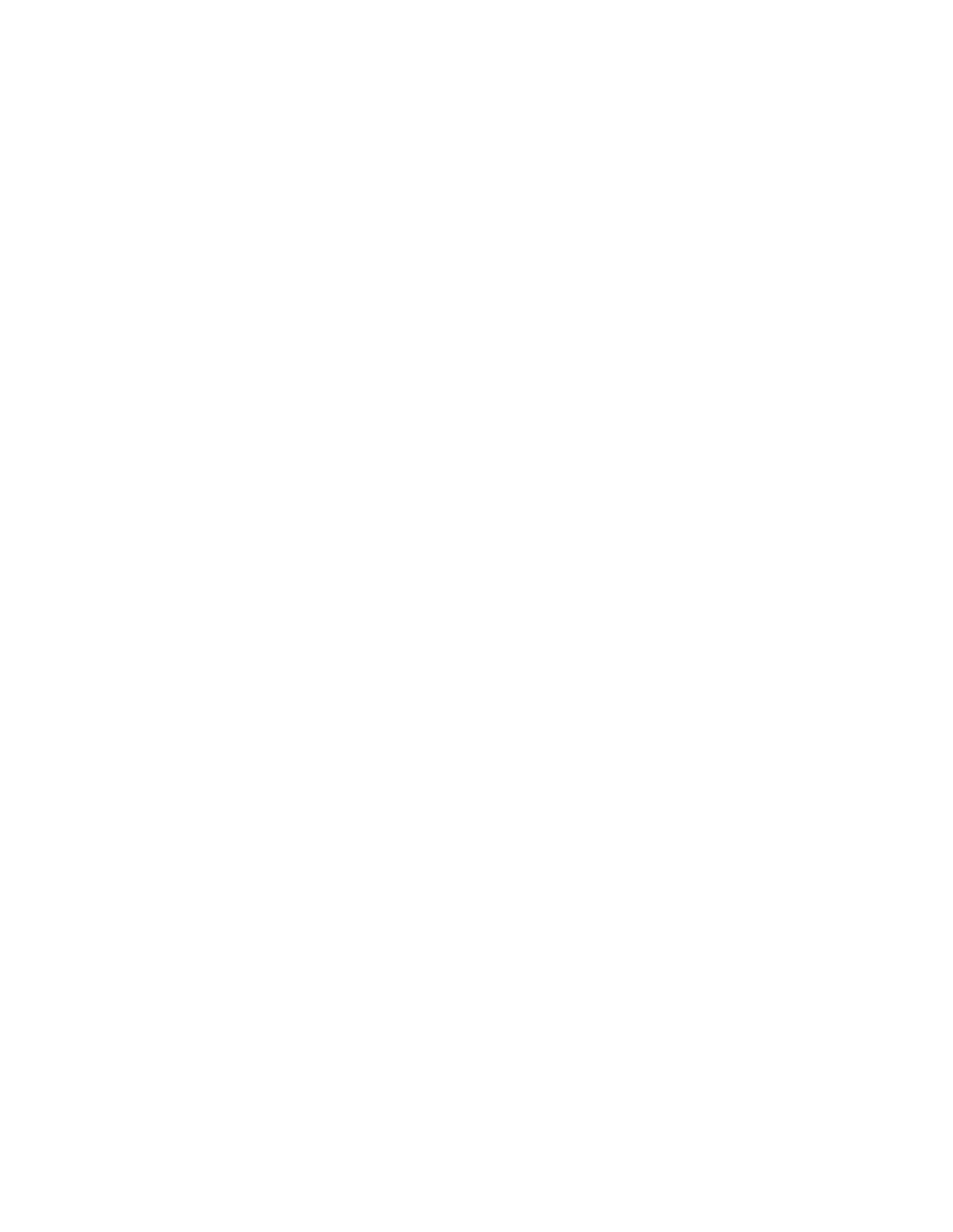# Buddhism, Brain Death, and Organ Transplantation

Damien Keown<sup>\*</sup>

## Abstract

 $\overline{\phantom{a}}$ 

.

This article raises concerns about the degree to which potential donors are aware that their layman's understanding of death may not be the same as that enshrined in protocols employing the criterion of brain death. There would seem to be a need for greater public education of a kind which acknowledges the debate around the practical and conceptual difficulties associated with brain death, and makes clear what the implications of a diagnosis of brain death are for the donor and his or her relatives. The remainder of the article explores the discrepancy between the modern concept of brain death and the traditional Buddhist understanding of death as the loss of the body's organic integrity as opposed to simply the loss of its cerebral functions.

<sup>\*</sup> Goldsmiths College, University of London. Email: d.keown@gold.ac.uk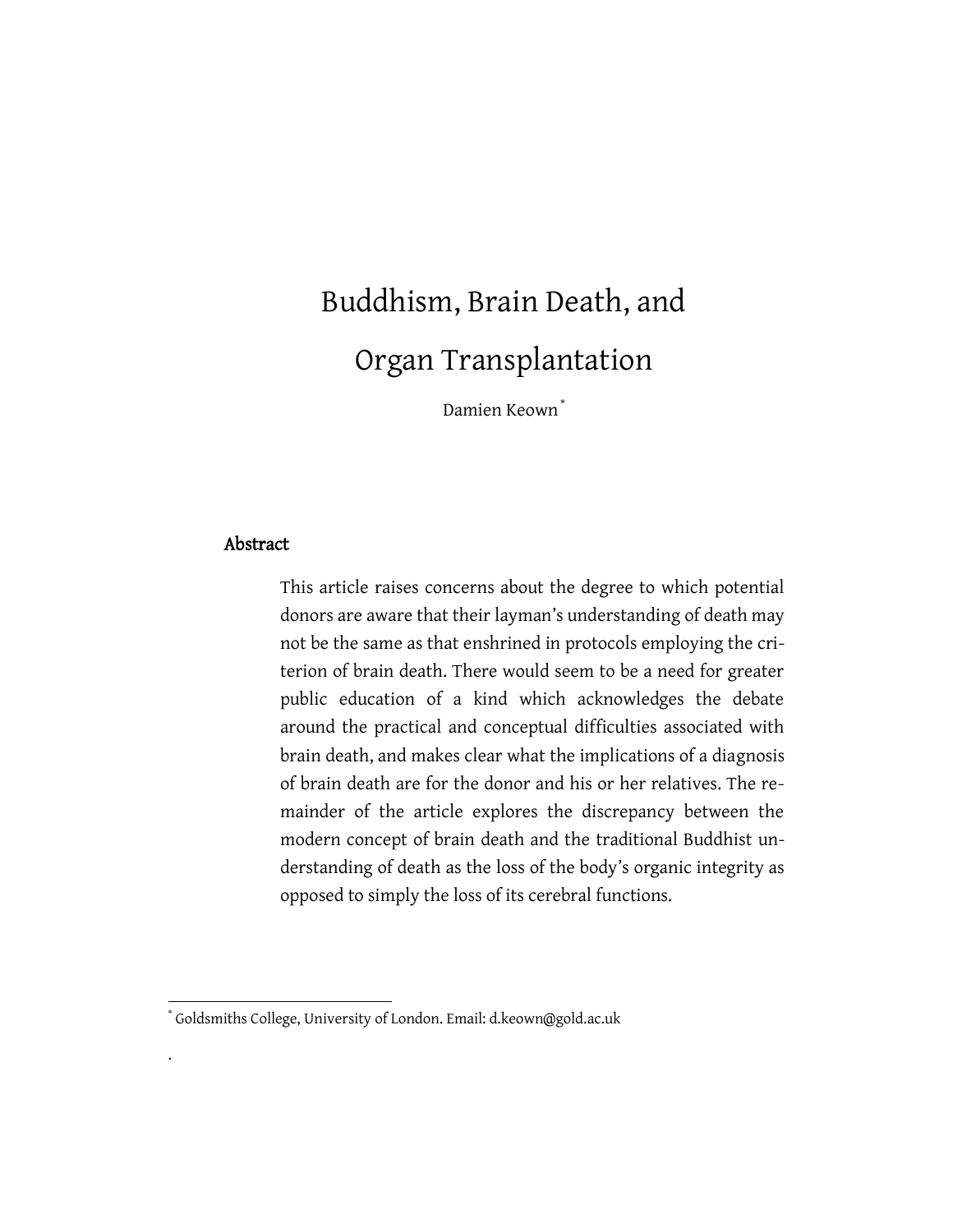## Introduction

I first addressed the question of brain death in 1995 in the context of a discussion of end-of-life issues in my book *Buddhism and Bioethic*s (1995, 2001). At that time I expressed the view that the concept of brain death would be acceptable to Buddhism, and that brain death was identical with human death. Since then, however, I have come to doubt this assessment and now believe that although brain death usually heralds the imminent demise of the patient it does not equate to death itself. I took the opportunity to express my thoughts briefly on this matter in a review of a recent book by Karma Lekshe Tsomo entitled *Into the Jaws of Yama, Lord of Death: Buddhism, Bioethics, and Death* (2006)*,* and in the present article set out my thoughts on the matter more fully.<sup>1</sup> Karma Lekshe Tsomo is a Tibetan Buddhist nun, and it is mainly within Tibetan Buddhism that the problems she discusses concerning death and organ transplantation have come to the fore, no doubt because of the distinctive teachings of that school concerning death and dying. However, I believe there is an underlying problematic here for all schools of Buddhism revolving around a conflict between the motivation to help others and respect for the principle of *ahiṃsā*, or non-harming. My own construction of the Buddhist position, $^2$  to anticipate the conclusions which follow, anticipates serious reservations concerning the current medical practice of cadaver organ transplantation. This is not because Buddhism is opposed to organ donation *per se*, but because it rejects the concept of "brain death," which is typically used to determine death prior to the harvesting of organs.<sup>3</sup>

Karma Lekshe Tsomo provides three reasons in support of organ donation.

Organ donation is considered a valuable opportunity on several levels. First, to donate one's body for research or organ transplantation is a way to sever attachment to one's own body.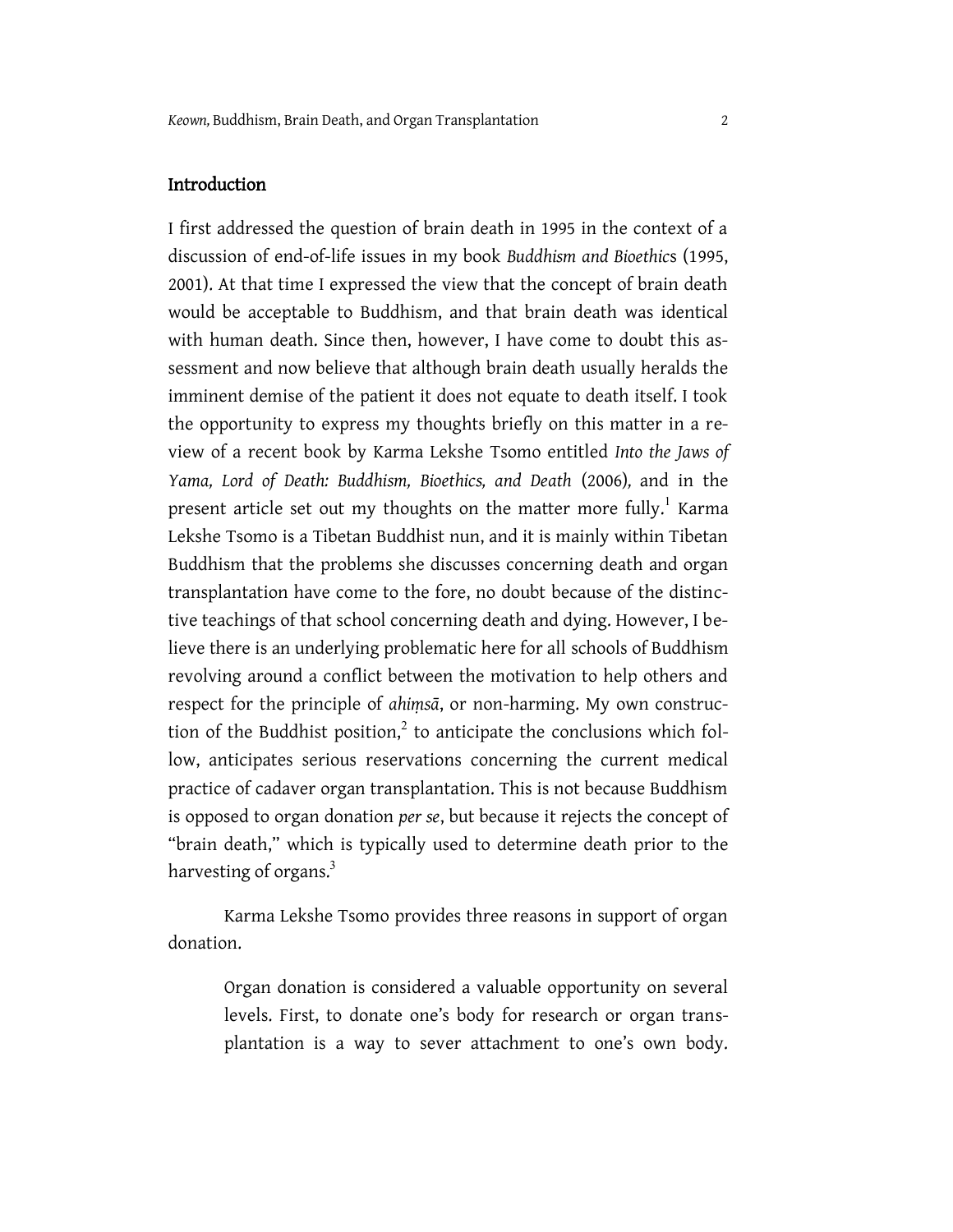Second, to place another person's welfare above one's own is a perfect expression of the bodhisattva ethic of compassion. Third, to donate one's organs with the pure motivation to benefit others will bring great fruits of merit in future lives, enabling one to gain a fortunate rebirth and further opportunities for Dharma practice; if the gift is dedicated to the enlightenment of all beings, the fruits are immeasurable. (Tsomo 156)

The above sums up the initial reaction of most Buddhists when the question of organ donation is raised. When informed about the details of the procedure, however, Tibetan lamas in particular change their view almost immediately because of their beliefs about the "subtle body." According to Tibetan teachings, $4$  even if there is no measurable brain activity, the subtle body is still functioning, "winds" and "drops" are still circulating, and consciousness is still resident in the body. As one authority sums it up:

This means that from a Tibetan point of view organ harvesting done within three days after the stoppage of the heart is basically the same as cutting organs out of a living being. And this causes great pain, as well as the accompanying negative mental states that one would generate if someone were to come up with a knife and cut you open and then take out organs. This of course would lead to a lower rebirth, so Tibetans generally wait three days before disposing of the corpse, which is three days longer than the organs are viable for transplant.<sup>5</sup>

Tibetan Buddhist views about death and dying have been adequately documented elsewhere and I will not describe them again here. The problems that arise in the context of organ transplantation, however, are not confined to Tibetan Buddhism (or even to Buddhism alone). In the discussion below, I will draw mainly on Theravādin sources, since I am more familiar with these. From this it should become clear that the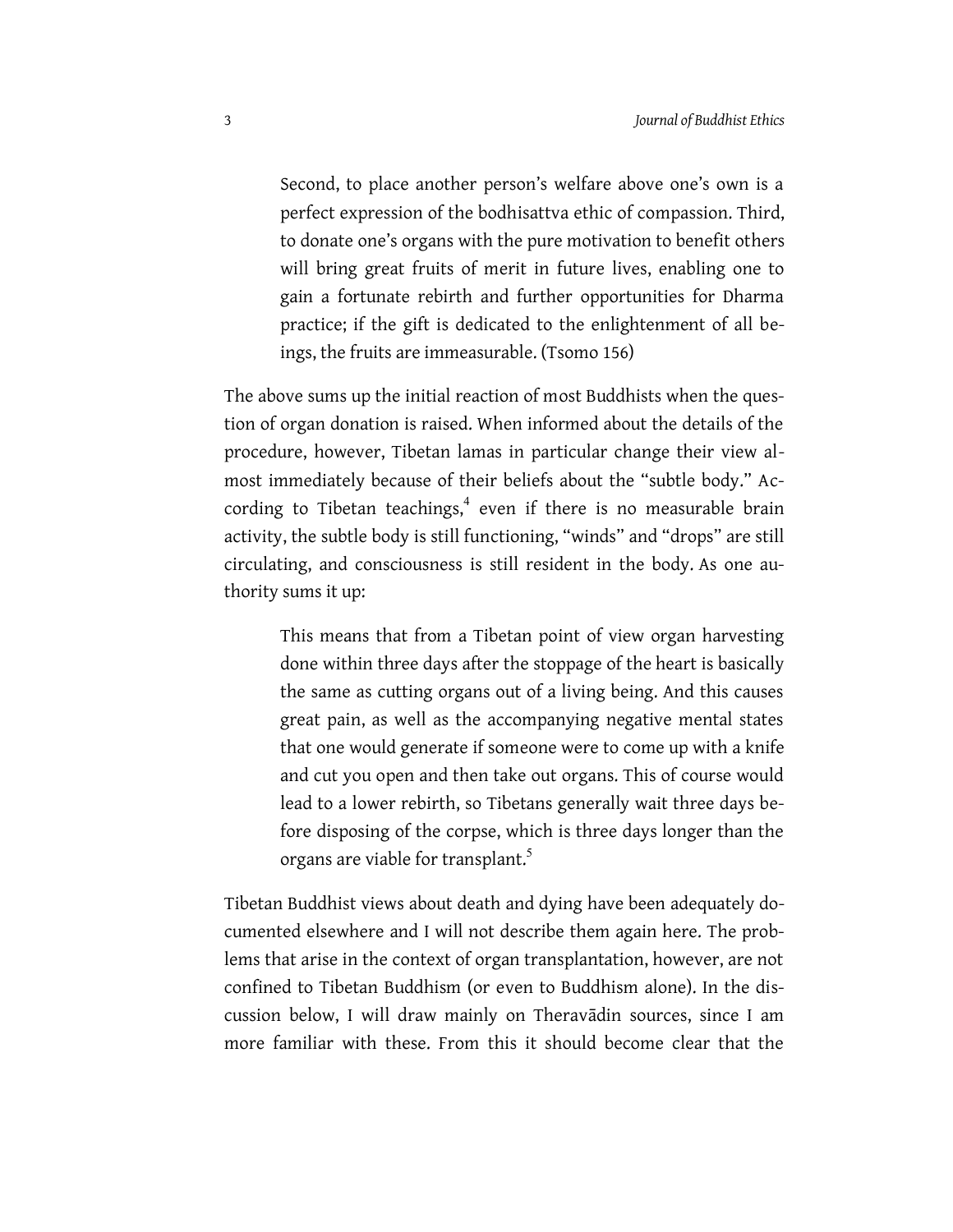problem is a general one and raises issues which transcend sectarian boundaries.

## Organ Donation

Although relatively few people will ever need an organ transplant, the subject of brain death will be of interest to anyone who wonders whether or not they should carry donor cards so their organs can be used after their death. $^6$  Opportunities to become an organ donor are routinely provided on official documents in many countries, and consenting often involves little more than ticking a box.<sup>7</sup> In doing so, the donor is consenting to undergo a major surgical operation in which one or more vital organs will be removed in circumstances which may have unappreciated implications both for the patient and any relatives in attendance at the time of death. The wording of such consent forms (which typically speak of providing the "gift of life" to someone "after my death") $^8$  offers no clear definition of what "death" is understood to mean or how it will be diagnosed. Although in most medical contexts this is not an issue, in the context of organ transplantation death may mean something rather different from what the layman imagines. Donors may be unaware, for instance, that following a diagnosis of brain death, organs are commonly removed before life support is discontinued, and while many vital signs are still being registered. Before the removal of organs, brain dead patients continue to receive nutrition, hydration and medication (unheard of in the case of a dead body), and they may even be resuscitated if necessary to preserve their organs. Such patients are warm, their metabolism is functioning, and movements of the limbs are often observed. It is not uncommon for an anesthetic to be administered to control the patient's reactions, and not infrequently such "dead" patients have to be strapped to the operating table to control their spontaneous movements while the surgeons make an incision along the length of the torso and remove the organs while the heart is still beating. When the incision is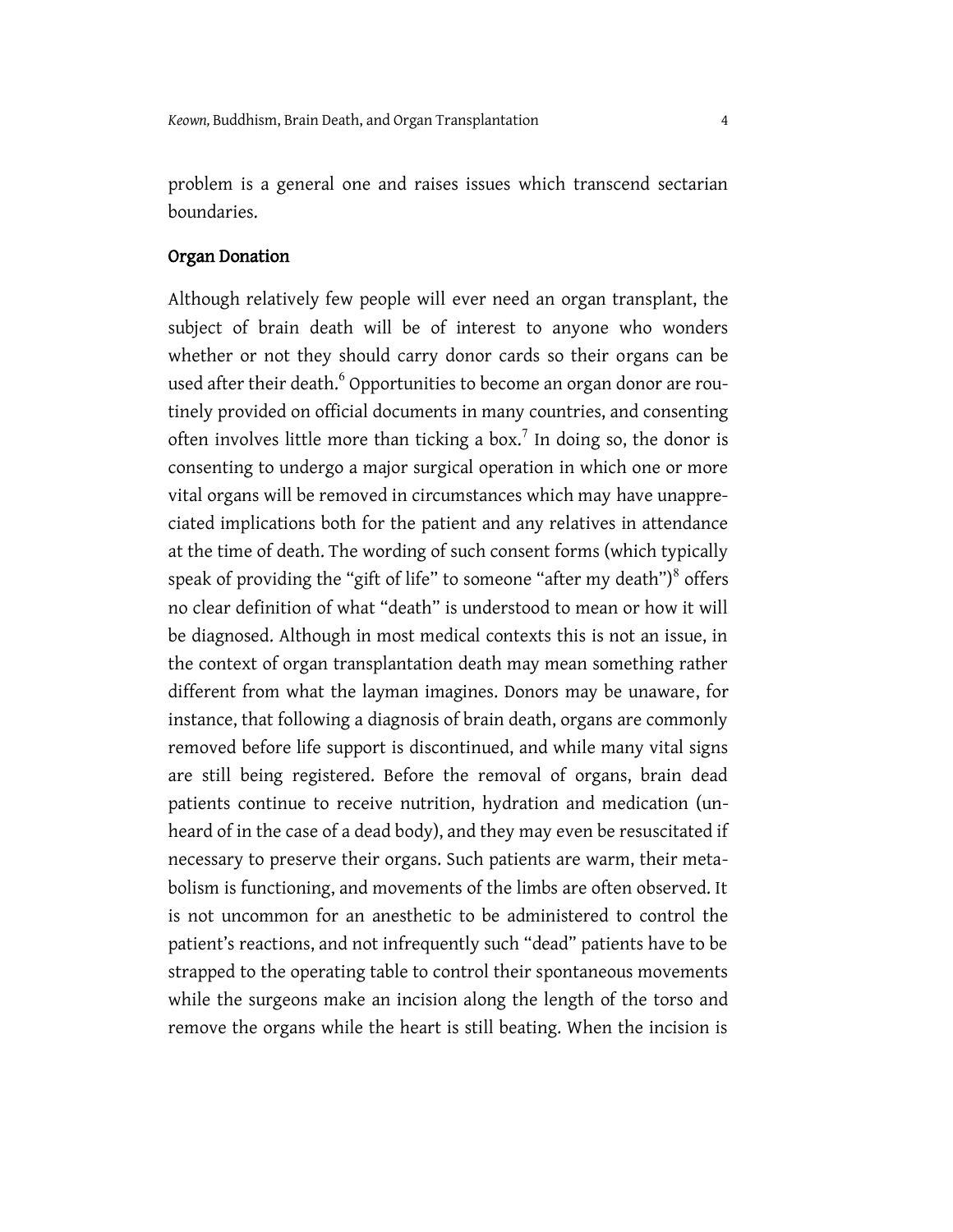made, patients may react with an increase in blood pressure, heartbeat and adrenaline production, symptoms associated with stress or pain in other operations.<sup>9</sup> Potential donors are rarely made aware that these facts, and whatever else the decision involves, the intensive medical interventions that are required mean that the patient will not be allowed to die peacefully surrounded by relatives, which is the kind of death most people would wish for themselves, and perhaps imagine they will undergo before their organs are harvested.

This is not to suggest that potential donors are deliberately misled, and transplant-facilitation websites provide abundant information in the form of FAQ files in an endeavor to anticipate donors' concerns. For obvious reasons, however, few provide the kind of information that might deter donors, and I have not seen any that suggest that the contemporary concept of brain death is in any way controversial, despite critiques in medical journals and elsewhere over several vears. $^{10}$ 

Commendably, some transplant websites attempt to address specifically religious concerns. Under its main FAQ, the UK Transplant website asks, "Are there religious objections to organ and tissue donation?" The answer is a reassuring negative: "No, none of the major religions in the UK object to organ and tissue donation and transplantation. If you have any doubts you should discuss them with your spiritual or religious adviser" (UK Transplant.org FAQ 24). Elsewhere, under a section titled "Religious Perspectives" the website states, "All the UK's major religions support organ donation and transplantation, and many actively promote it." However, the accompanying summary of the Buddhist position hardly suggests strong support for organ donation. The entry reads as follows:

 $\bullet$ There are no injunctions in Buddhism for or against organ donation.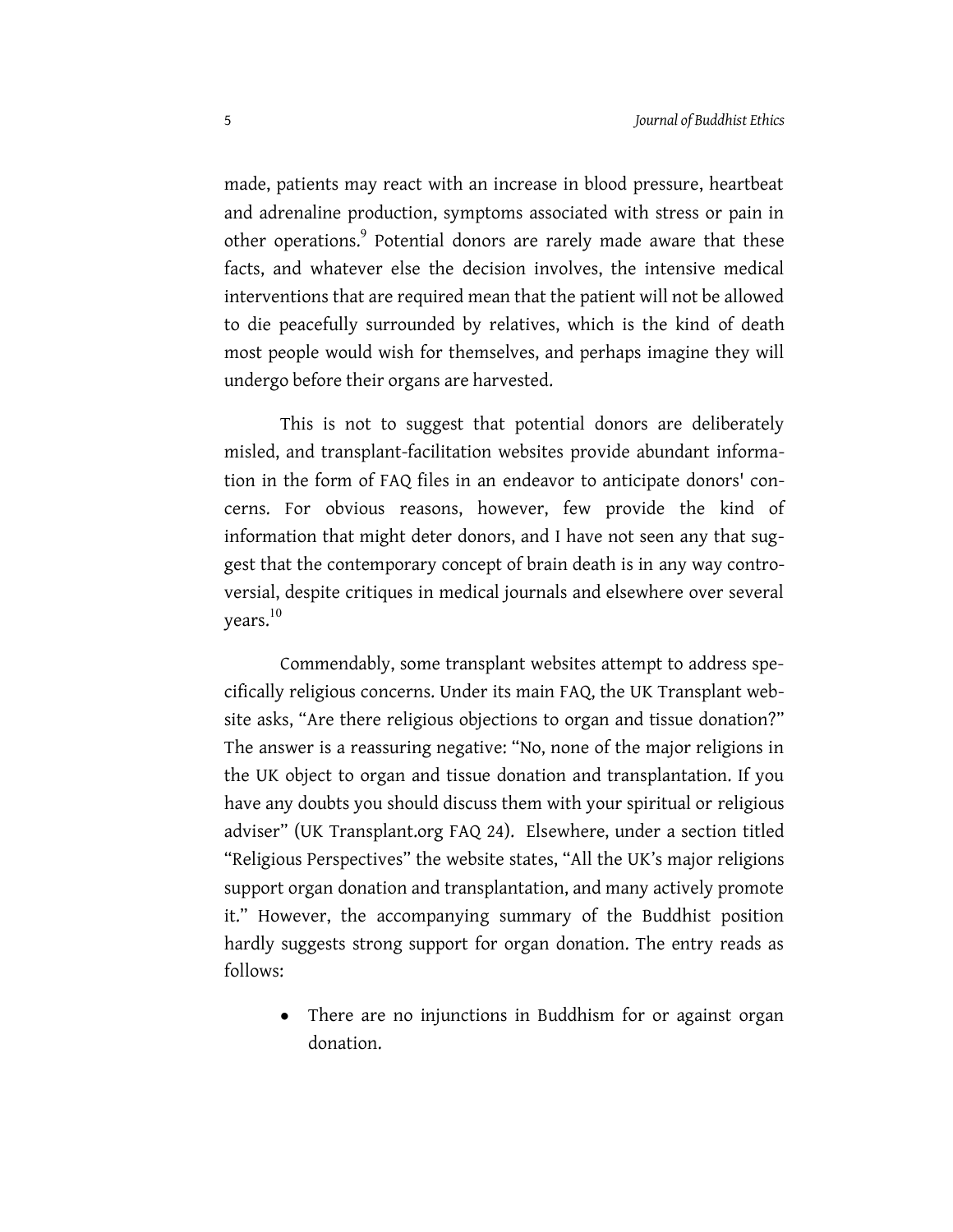- In some traditions, the moment of death is defined according to criteria that differ from those of modern Western medicine, and there are differing views as to the acceptability of organ transplantation.
- The needs and wishes of the dying person must not be compromised by the wish to save a life. Each decision will depend on individual circumstances.
- Central to Buddhism is a wish to relieve suffering and there may be circumstances where organ donation may be seen as an act of generosity. Where it is truly the wish of the dying person, it would be seen in that light. (UK Transplant.org Religious Perspectives)

A survey of religious representatives sponsored by the UK Organ Donation Taskforce reported its findings in an August 2009 article entitled "Faith Leaders United in their Support for Organ Donation: Findings from the UK Organ Donation Taskforce Study" (Randhawa et al.). However, the discussions as reported did not explore any of the problematic issues surrounding the definition of death with interviewees, and the authors of the article recognize that "For many faiths, debate on organ donation is at an early stage and their views thus represent preliminary thoughts on what are complex moral and ethical issues"  $(2).^{11}$  Perhaps this important qualification needs to be featured more prominently if potential donors from religious groups are to make an informed choice. The American website *Give Life; The Transplant Journey* is more circumspect with regard to Buddhism and under a section titled "Does my Religion Object to Donation?" states simply: "Buddhism: Donation is a matter of individual conscience" (Give Life).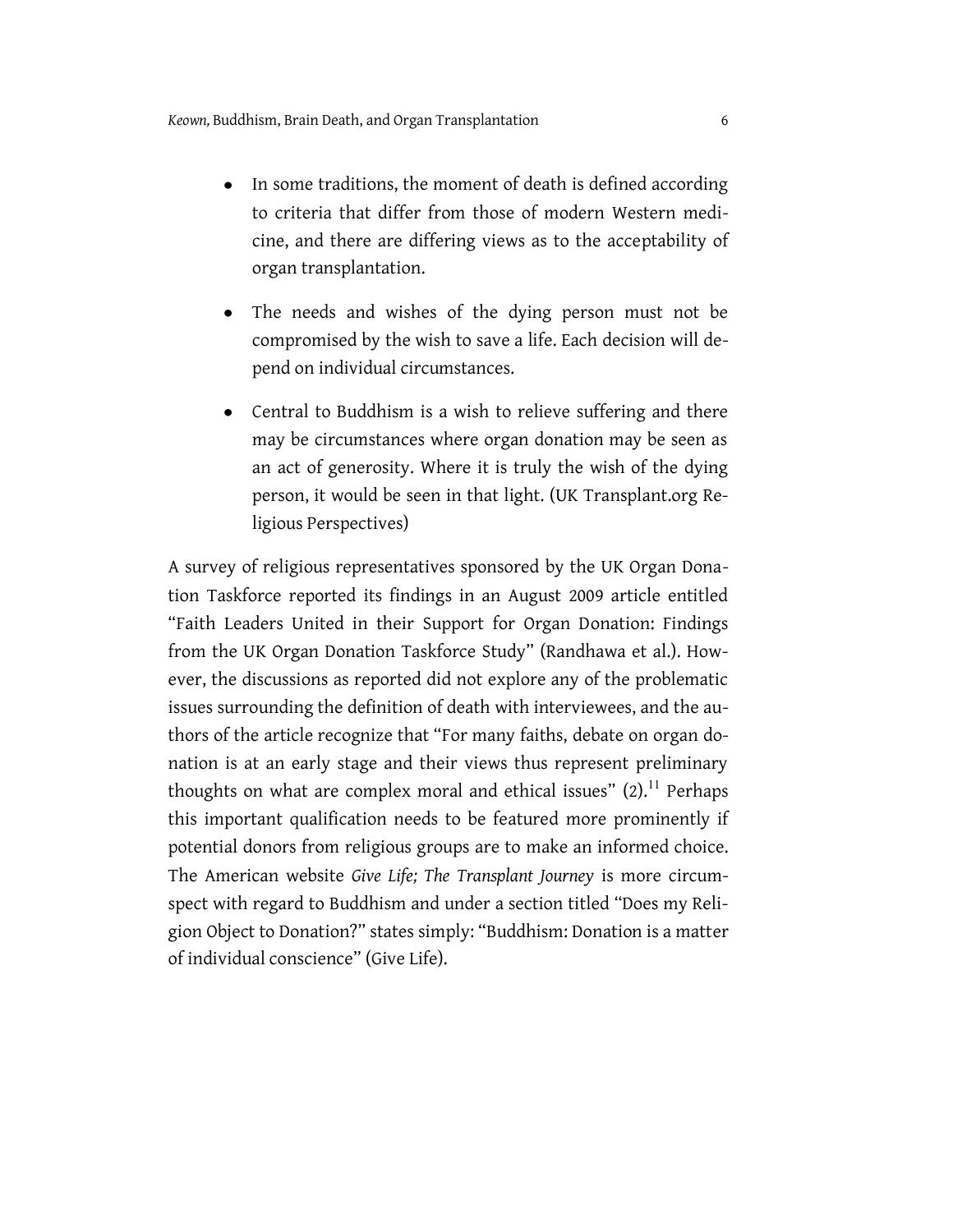### Generosity (*dāna*)

It is certainly true that the motivation to help others is seen as a good thing by Buddhism. There are many examples of selfless giving throughout Buddhist literature. One thinks of Prince Vessantara, who gave away his kingdom, wife, and children, and there are more specific examples of generosity in connection with the donation of the body as food for animals and humans. In the well-known story of the bodhisattva and the hungry tigress found in the *Jatakamālā* and *Suvarnaprabhāsa Sūtra*, prince Mahasattva throws himself before a starving tigress and slits his throat with a splinter of wood so the tigress will eat his body. The *Sivi Jātaka* refers to the donation and transplantation of two eyes by King Sivi to a Brahmin,<sup>12</sup> and Har Dayal recounts many similar stories of *dāna* in his classic work *The Bodhisattva Doctrine in Buddhist Sanskrit Literature* (181ff). In his book *Burning for the Buddha*, James Benn lists examples from Chinese Buddhism of monks donating their own flesh as food or medicine for others. One of these was Daojin, a disciple of the great translator Dharmakṣema (385-433), who sliced the flesh from his own body, salted it, and donated it to starving villagers during a famine. Examples could be multiplied, but it seems clear that the donation of the body and its parts has a long literary history in Buddhist sources.<sup>13</sup> At the same time, it needs to be born in mind that stories describing heroic deeds by advanced practitioners are perhaps best read as moral fables intended to inspire piety, rather than practical examples to follow in everyday life. A lay Buddhist who followed the example of Vessantara and gave away his children to the first person who asked for them would probably be regarded as criminally irresponsible rather than a model parent. Like other virtues, generosity needs to be moderated by prudence, and practiced in a balanced and appropriate way.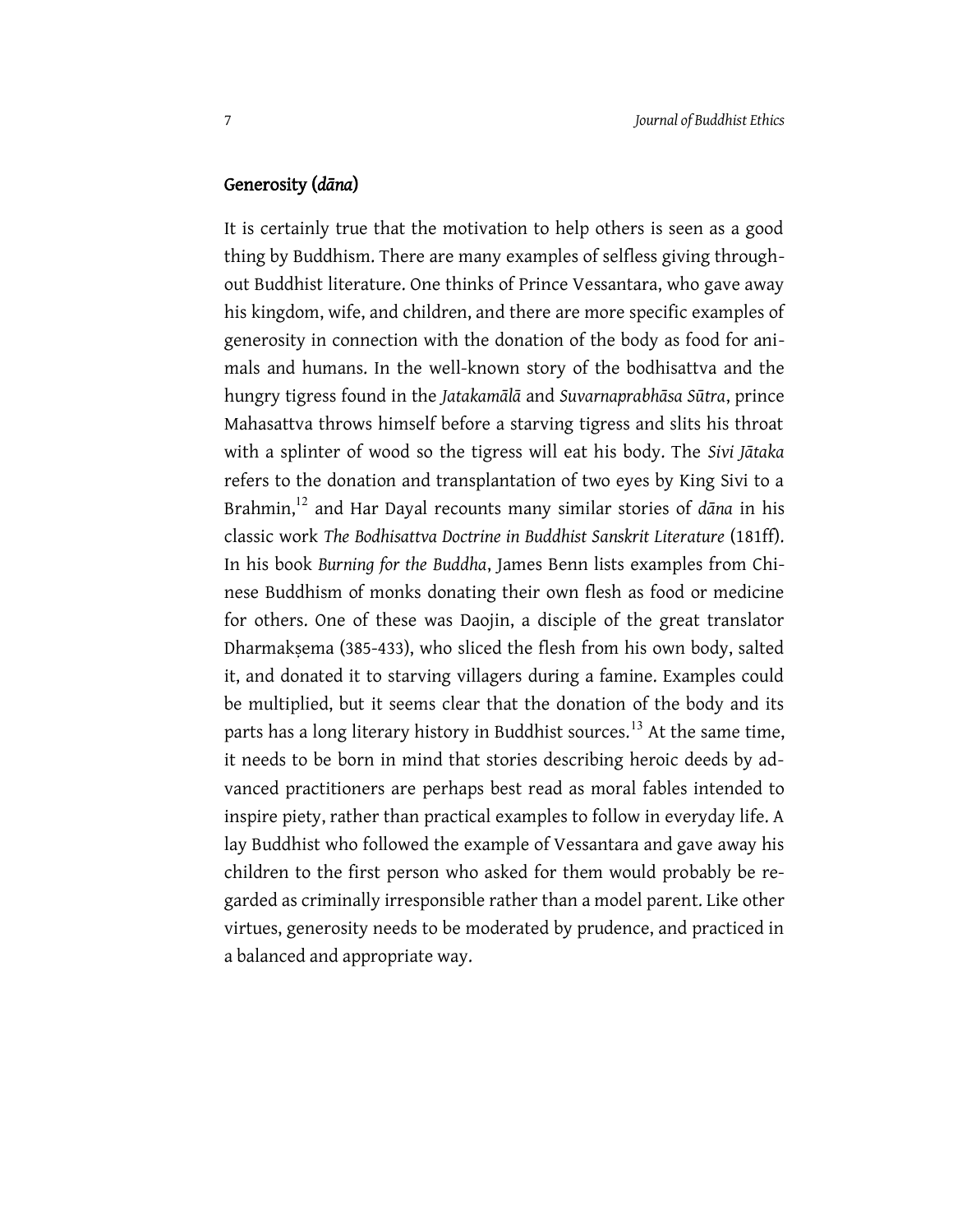## Defining Death

In order to explore the Buddhist perspective systematically with the aim of reaching practical and workable conclusions in harmony with Buddhist teachings and modern medical science, I think, in common with other contemporary philosophical discussions of death,<sup>14</sup> we need to be able to do three things: (1) provide a Buddhist *definition* of death; (2) establish the *criteria* for declaring death; and (3) specify the empirical *tests* for death that will enable physicians to know when the criteria for death have been fulfilled. Tsomo, in her volume referred to earlier, offers no explicit definition of death or a defense of one. In fact she seems to have little hope of reconciling Buddhist and scientific viewpoints on questions of the kind I have just identified. This is because she sees the absence of any scientific means of detecting the presence of what she calls the "subtle consciousness" as a major obstacle to determining when death has occurred. According to traditional Tibetan teachings, death is believed to occur when this consciousness leaves the body to embark on its journey through the bardo, or intermediate realm, and for Tsomo this metaphysical belief appears to mark a point at which Buddhism and science must part company. While I agree that Buddhism may differ from current medical orthodoxy on the question of brain death, I do not believe it is for metaphysical reasons, or because religion and science are in some sense irreconcilable. Christianity has faced substantially the same predicament in terms of reconciling theological viewpoints on the relationship between soul and body with scientific beliefs about life and death, and has managed to evolve solutions that are thought consistent both with doctrine and science.<sup>15</sup> In fact, the discipline of bioethics itself largely arose from efforts by Christian theologians in the 1960s to come to terms with the challenges that medical science presented to their beliefs. Buddhism now needs to engage in the same kind of critical reflection in order to derive moral conclusions that are compatible both with scientific fact and its own traditional beliefs and values.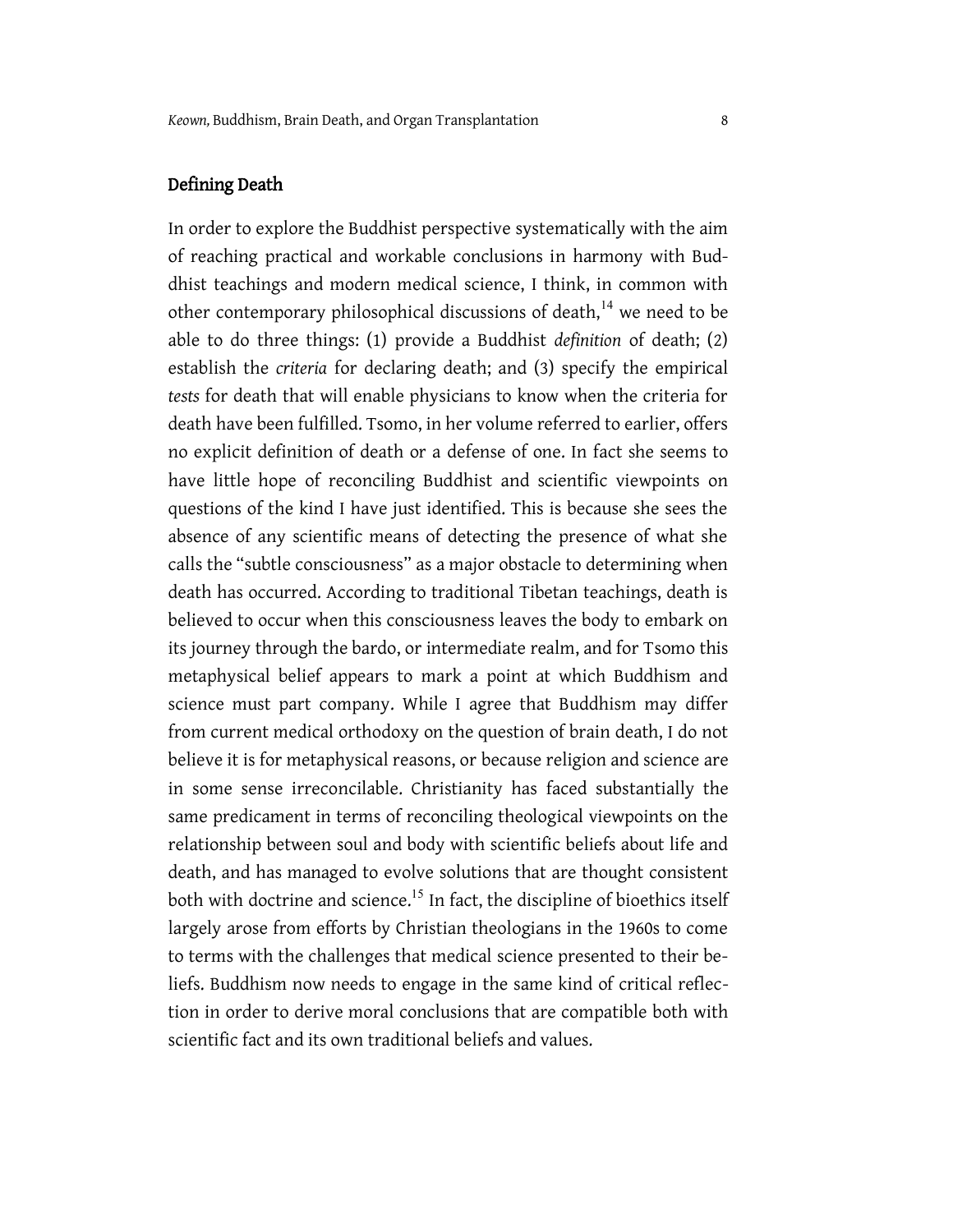## Traditional Teachings on Death

Although Tibetan traditions surrounding death are rich and complex, there is an underlying continuity with their Indian counterparts in terms of what marks the difference between a living body and a dead one. The traditional Buddhist criteria are well know and are found in the Majjhima and Saṃyutta Nikāyas. Here, reference is made to three criteria that distinguish a living body from a dead body. The three are vitality (*āyu*), heat (*usmā*), and consciousness (*viññāṇa*) (S.iii.143). The first two, vitality and heat, are said to be interrelated and compared to a lamp and its light (M.i.295). For this reason I prefer to see them as representing a single phenomenon, namely the process of vitality and the accompanying heat which that process generates. In modern terms, perhaps vitality would correspond to the metabolic processes that take place in the body, and heat to the energy that these processes liberate. The absence of vitality, then, can be detected by the absence of heat. Bodily cooling is a widely recognized concomitant of death and is known as *algor mortis*, the process by which the temperature of a body drops from its normal 37 degrees centigrade, assuming normal conditions, until it reaches the ambient environmental temperature. Further observable signs include skin pallor, changes in the eyes such as loss of pressure and marking of red blood cells, flaccidity in the primary muscles, lividity or *livor mortis* (the process of blood flowing downwards and causing a reddish-purple color on the skin), *rigor mortis* which sets in three to four hours after death and lasts between thirty-six and forty-eight hours, and also, sometimes, spontaneous movements in the feet and legs caused by biochemical reactions (perhaps giving rise to a belief in spirit possession in some quarters).

Given the practice of the "cemetery meditations," Buddhist monks must have observed many of these signs themselves, so it is interesting that the compilers of the Pāli canon came up with such a re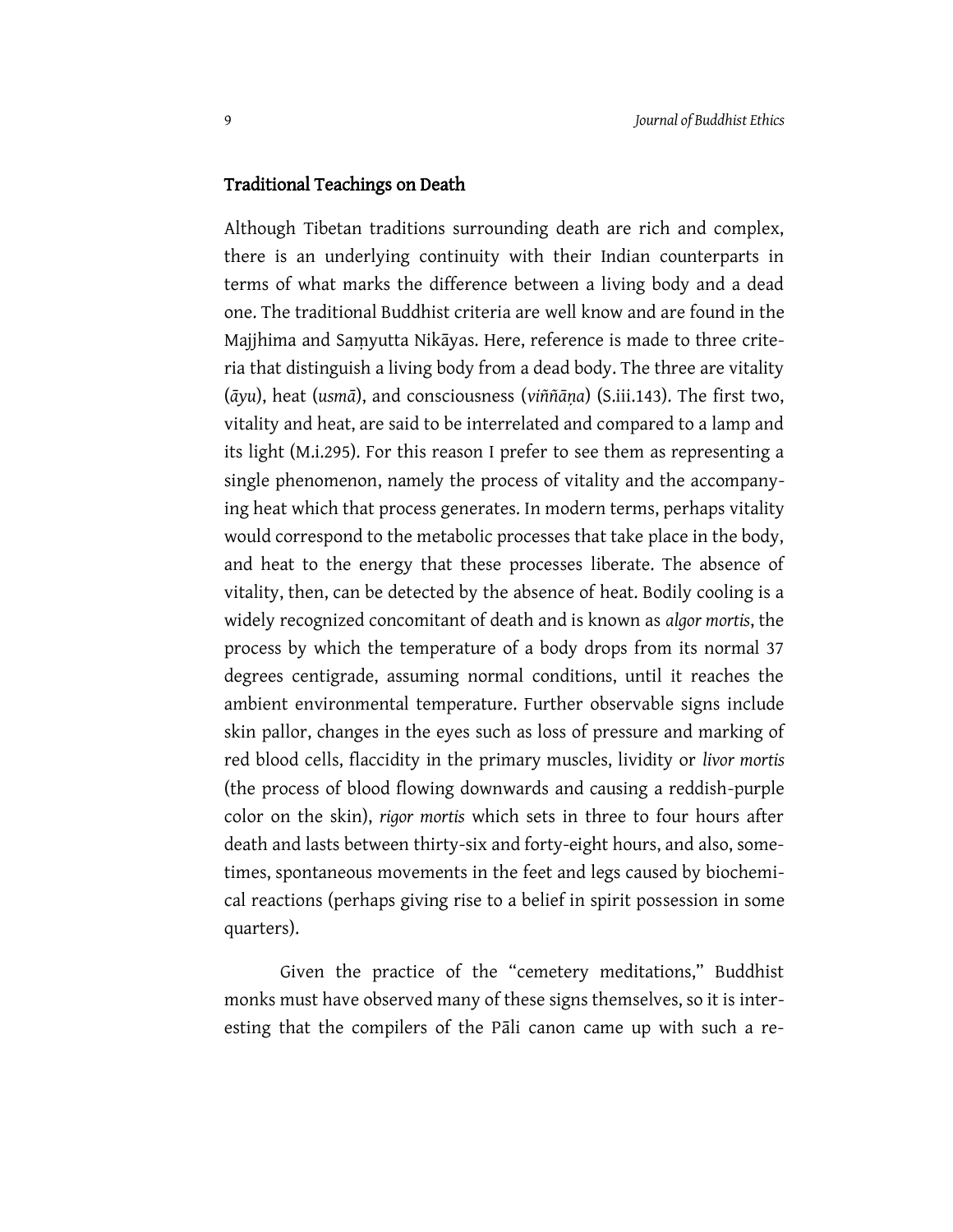stricted checklist—basically just the absence of heat—when determining death. I suggest that this has much to do with Buddhist meditational practice and the knowledge that individuals could enter trance-like states resembling death and remain there for some considerable length of time without respiration or heartbeat. Examples of stories such as that of the elder Mahanāga, who, according to Buddhaghosa (Visuddhimagga 706), remained seated in trance while the meditation hall burnt down around him, bear witness to this. Determining if such a person had passed away or not must have on occasion been a problem. Indeed, the *Mahāvedalla-sutta* of the Majjhima Nikāya specifically addresses the question of the difference between a person who is dead (*mato kālakato*) and one who is in the state of cessation (*saññāvedayitanirodho*) (M.i.296), so this was clearly a point of interest and concern.

Indeed we have an interesting canonical example of a wrong declaration of death being made in connection with the Buddha himself. The Mahāparinibbāna-sutta reports how the Buddha ascended through the eight *jhānas* and attained the state of *saññāvedayitanirodha* at which point Ānanda, despite his personal proximity to the Buddha over twenty-five years, was unable to determine whether his master was still alive or not. He turned to the Venerable Anuruddha for guidance and was informed that his master had not yet passed away but had attained "the cessation of perception and feeling" (*saññāvedayitanirodha*)  $(D.ii.156).$ <sup>16</sup>

The commentary explains that Ānanda thought the Buddha was dead because he saw no sign of respiration, and the commentary to the Saṃyutta Nikāya elaborates as follows:

Having seen the Blessed One taking no inbreath or outbreath when he had attained the cessation of perception and feeling, men and deities all at once cried out because they thought that the Master had attained parinibbāna. Ānanda Thera too asked the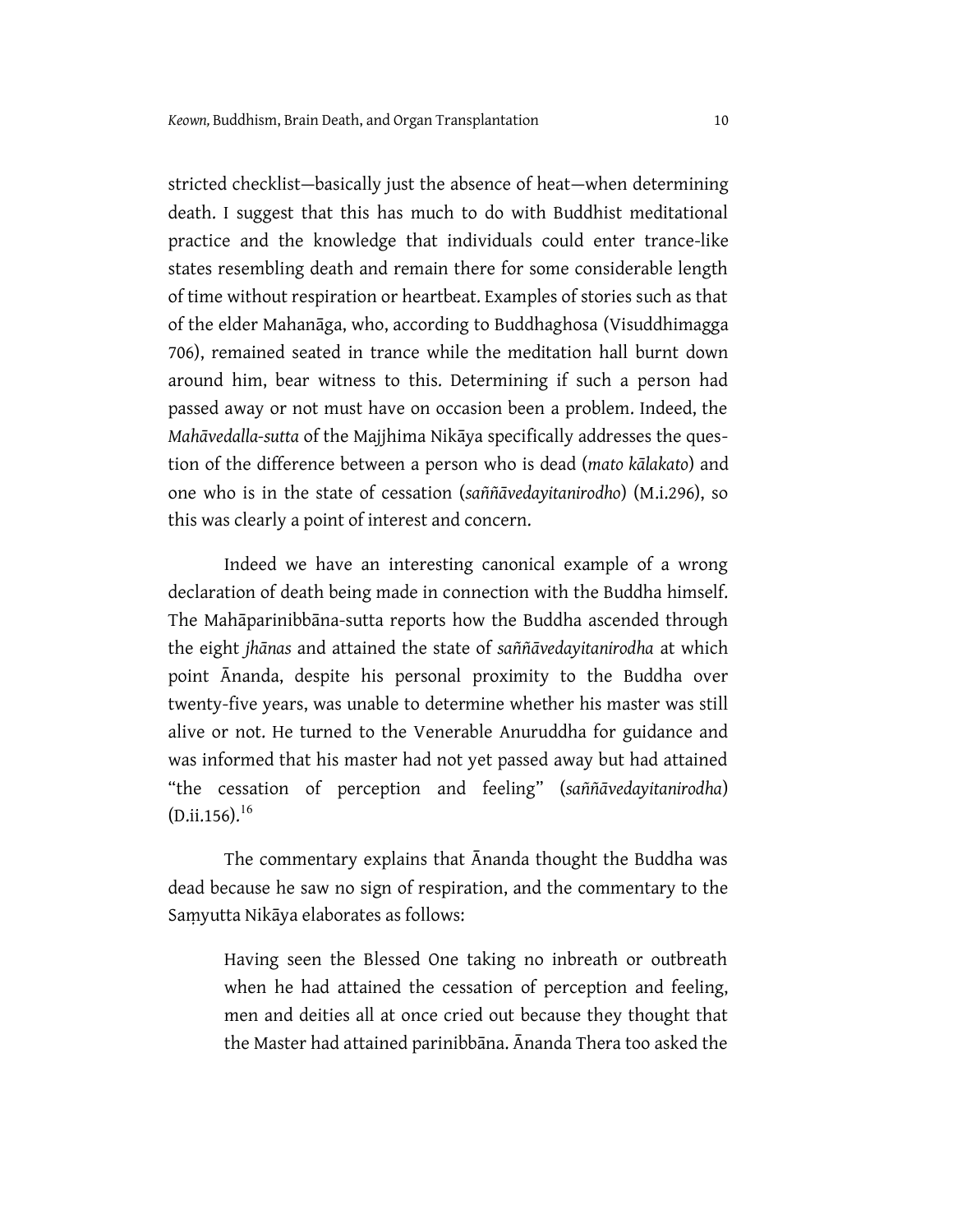elder Anuruddha if the Blessed One had attained parinibbāna. The elder replied that the Tathāgata had not yet attained parinibbāna, but had attained the cessation of perception and feeling. (SA.i.223)

The commentary to the Digha Nikāya continues: "Then they knew: 'Now the Blessed One has attained cessation (*nirodha*); and within cessation death cannot occur"" (DA.ii.594). This is a reference to a belief that in the state of cessation all of the normal physiological processes are suspended and the subject exists in a state of suspended animation. The Buddha, at this point, was poised between life and death, and the death could not occur until he exited the state of cessation. Later Theravādin scholastic thought explains this phenomenon by reference to the concept of the *bhavaṅga*, or sub-consciousness, a stream of momentary moments of animating consciousness operating at an organic level.<sup>17</sup> The commentator Dhammapāla explains that the process of dying requires *bhavaṅga* (presumably since death is an organic process as I will suggest below) and that the subject must emerge from the state of cessation in order to die because there is no *bhavaṅga* in the state itself.<sup>18</sup> As can be seen from this example, the phenomenon of the state of cessation—a state in which the subject is alive but where the body generates no vital signs—presents major obstacles to any methodology which claims it can define the moment of death with precision.

Resuming the narrative of the Buddha's death, we are told that after emerging from the state of cessation, the Buddha passed down through the *jhānas* to the first and again to the fourth at which point he expired. The text does not tell us how those present were sure the Buddha had actually died at this point. Perhaps clairvoyant powers came into play, or his body in due course became cold. Fortunately, in his case some rather dramatic confirmation was provided in the form of an earthquake and thunder, and it would be very convenient if such clear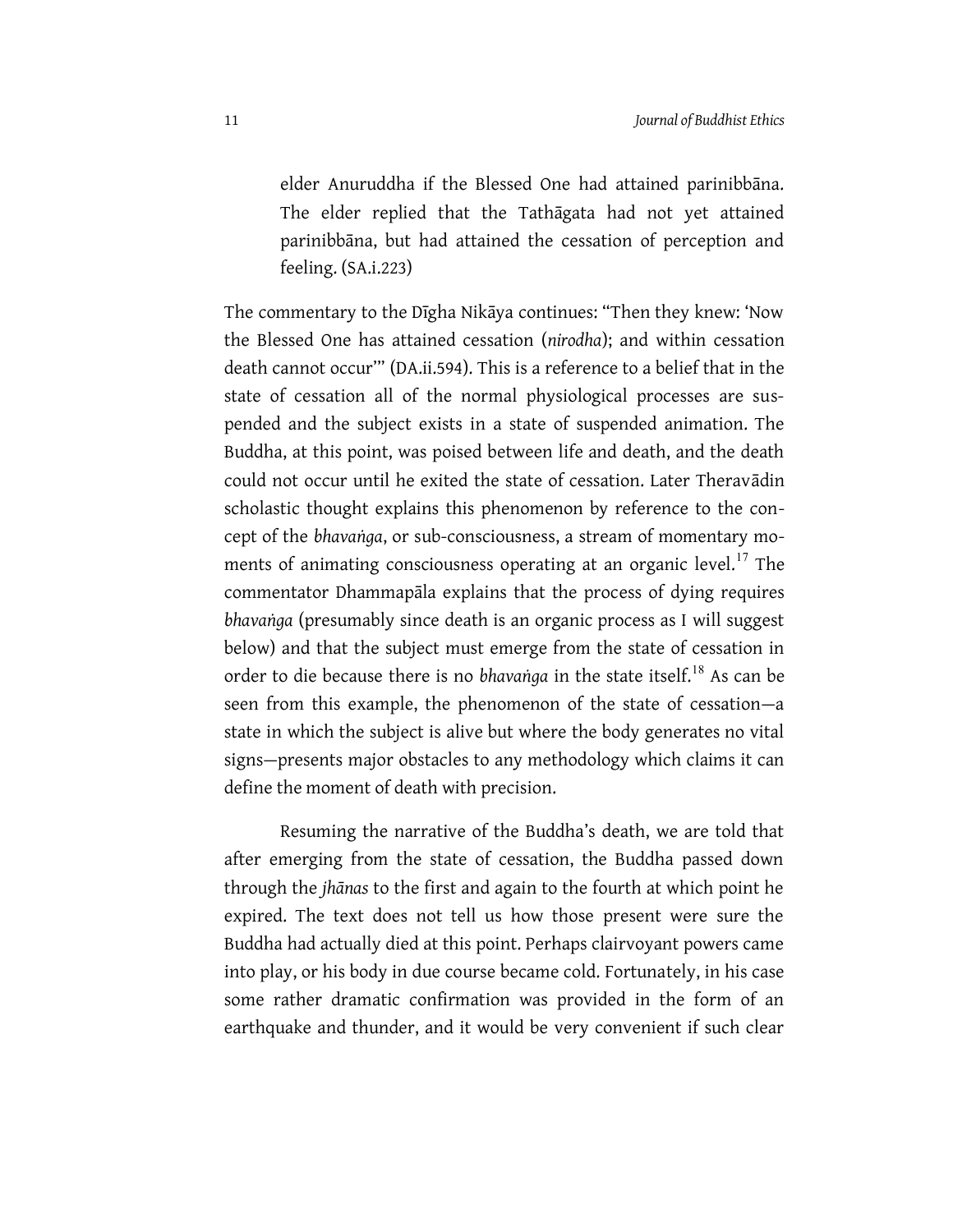signs were given in every case. Unfortunately, they are not, and we are left instead only with the two criteria the texts provide to help us distinguish between life and death: one biological (vitality manifested in the form of heat) and the other metaphysical (the presence of *viññāṇa* or consciousness).

In fact what these early sources provide us with, in terms of my earlier distinction, is actually a *definition* of death and an empirical *test* for death rolled up into one. The *Mahāvedalla-sutta* tells us that a body without vitality, heat, and consciousness is like an unconscious piece of wood (*yathā kaṭṭhaṃ acetanaṃ*). In other words, it is a corpse. Accordingly we might *define* death in religious or metaphysical terms as the permanent separation of the soul (or spirit) from the body. Buddhists might prefer a different form of words such as the separation of the immaterial (*nāma*) from the material (*rūpa*) components of the composite human individual. The *test* for death we are given to help determine when this separation has come about is the absence of heat in the body. So, the early sources have given us a start, but I think we can build further on these foundations. In particular, it would be good to evolve a definition which was less esoteric and could be accepted by Buddhists and non-Buddhists alike. Let us see if we can make any progress towards such a definition.

#### *The Buddhist definition of death*

An important preliminary point to clarify is whether our concept of death is one of the *death of the whole body*, or of the *death of the body as a whole*. The strictest definition of death would be the former since it would involve the destruction of every cell in the body, as might happen, for example, in an atomic blast. But this is surely too strict a requirement and in general we are happy to accept that people are dead long before their bodies are destroyed or reduced to ashes in the crematorium. The same might be said of putrefaction. Buddhist monks have often contem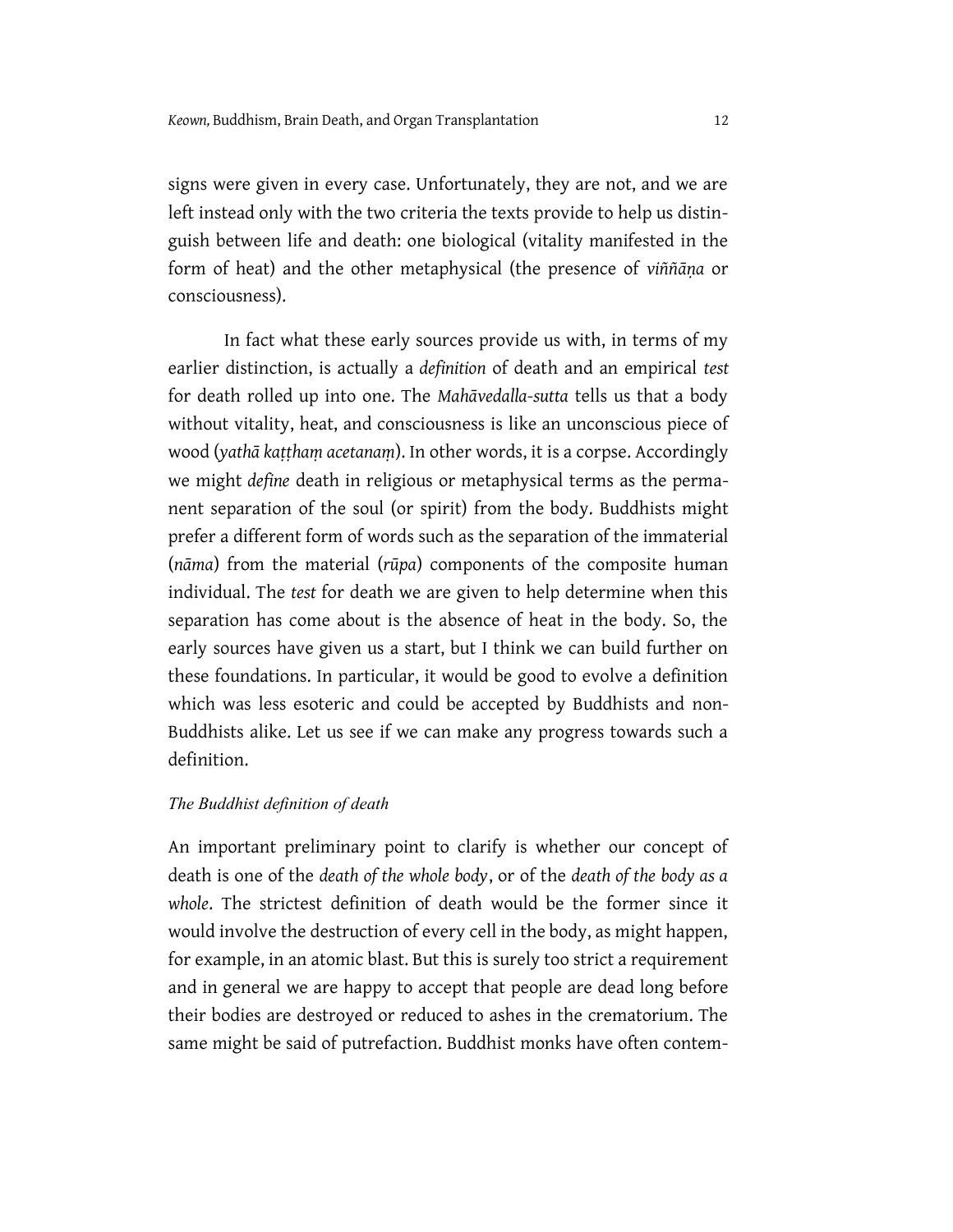plated decaying corpses in the charnel ground and know that this is a process that takes some time, and that individuals are dead long before the flesh has decayed and the bones have turned to dust. I suggest, then, that the Buddhist understanding of death is that of the *death of the body as a whole* rather than the death of the whole of its parts.

The notion of disintegration seems to be a key element in the Buddhist concept of death. According to Buddhist teachings, the death of a human being occurs when the constitutive elements of the psychophysical individual lose their integrity. In traditional terminology this is thought to be when the mind-body composite made up of the five "aggregates" (*khandhas*) disintegrates. Another traditional way of speaking about this is by reference to the dissolution of the elements (*dhātu*) of earth, water, fire, wind, and consciousness. In this sense, perhaps we could say that death marks the point of transition from unity to multiplicity, or from a functioning whole organism to a collection of body parts. In its description of a dead body, the *Mahāvedalla-sutta* (i.296) refers to the sense-faculties (*indriya*) as "completely broken up" (*viparibhinna*). In other words, the senses of taste, touch, and smell etc have become disintegrated and their operation is no longer coordinated as they would be in a living self-regulating organism. It is this lack of integration that characterizes death and distinguishes it from life. Frequent reference is made elsewhere in Buddhist texts to death as the "break-up of the body" (*kāyassa bheda*), and I suggest this concept of break-up and disintegration is at the heart of Buddhist thinking about death. Once the break-up of the body takes place, the five aggregates are sundered, and the individual is dead. Since physical disintegration is a fundamental part of this process, and since there cannot be human life if there is no functioning organic basis for it, it seems we can define death not just in spiritual or metaphysical terms but also in biological ones. If as a result of physical disintegration the biological conditions necessary to support life are not present, there can be no living being. Or to put it another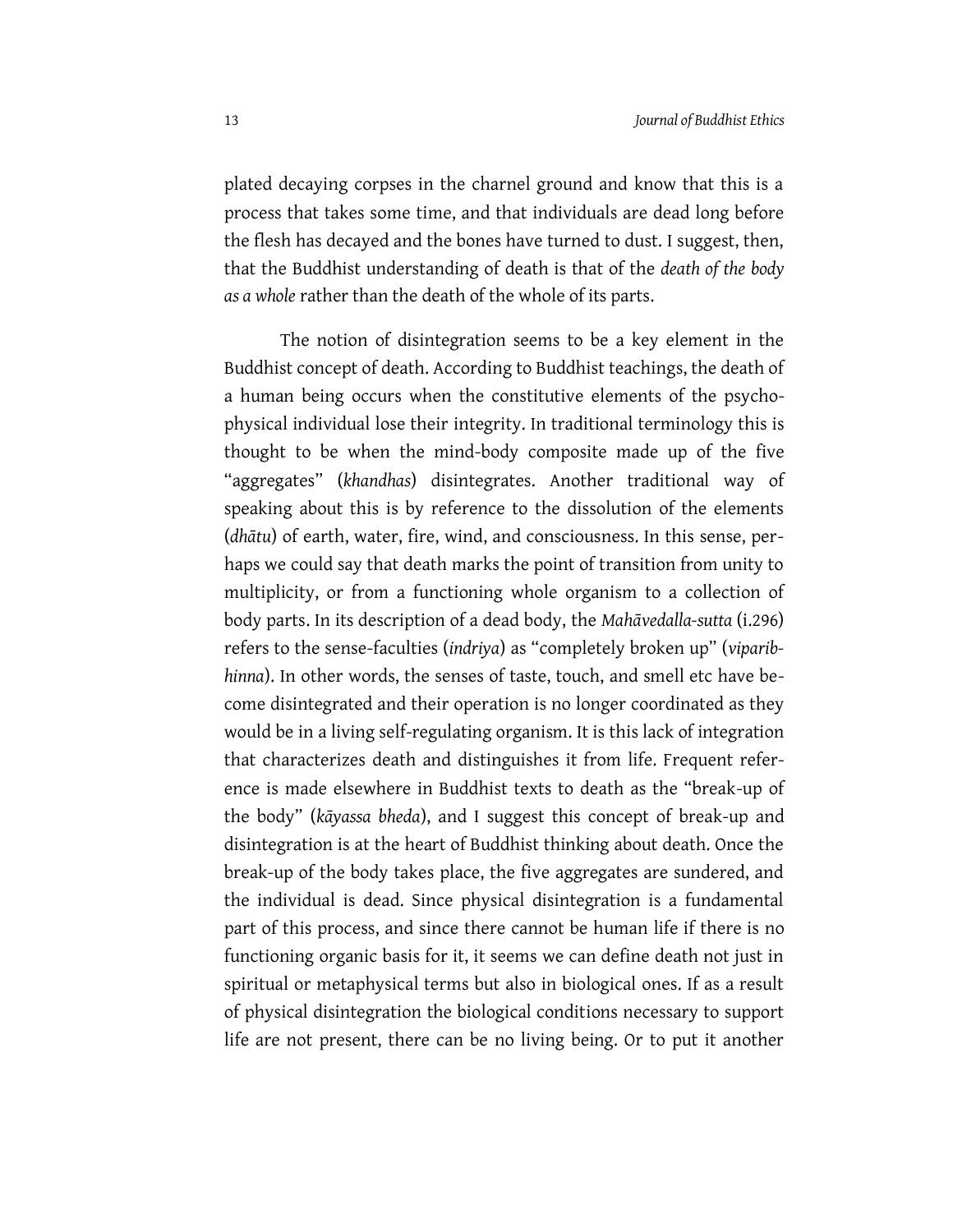way, if there is no integrated living body, there can be no mind-body aggregate, no five *khandhas*, and so no human being. Following this line of argument, then, a definition of death that might be acceptable to Buddhism without depending on, or making reference to, any specific Buddhist doctrine, could be (as I proposed in 1995): *death is the irreversible loss of integrated organic functioning* (Keown 158).

If the above is correct, it seems we can have two definitions of death: an esoteric and an exoteric one, and perhaps we can think of them as two sides of the same coin. If *viññāṇa*, or what Tsomo call the "subtle consciousness," is indeed an integrated part of the functioning human being as Buddhist teachings suggest, then the definition of death as the loss of integrated functioning will also include the disintegration of the elements which compose a human being, of which the "subtle consciousness" is one. We learn from Tsomo (86f, 219) that just like modern doctors, traditional Tibetan physicians make use of tests which are purely physiological in nature, such as bodily heat, secretions, analyzing the urine of critically ill patients, taking the "death pulse," and ultimately bodily putrefaction. Although Tibetans may regard these as testing for the presence of the subtle consciousness, it becomes clear on reflection that this is really only a corollary of what the tests show. Because death also occurs to entities such as vegetables (which according to mainstream Buddhist teachings do not possess consciousness and do not transmigrate) it is clear that life and death can be defined purely in biological terms independently of any reference to metaphysical entities.

My reason for providing an exoteric definition of death based on physiological criteria is that it allows Buddhist to build a bridge with medical science and other religions. This alternative definition makes no reference to a subtle consciousness or other metaphysical phenomena. Accounts of the death process in terms of "winds," "humors," and the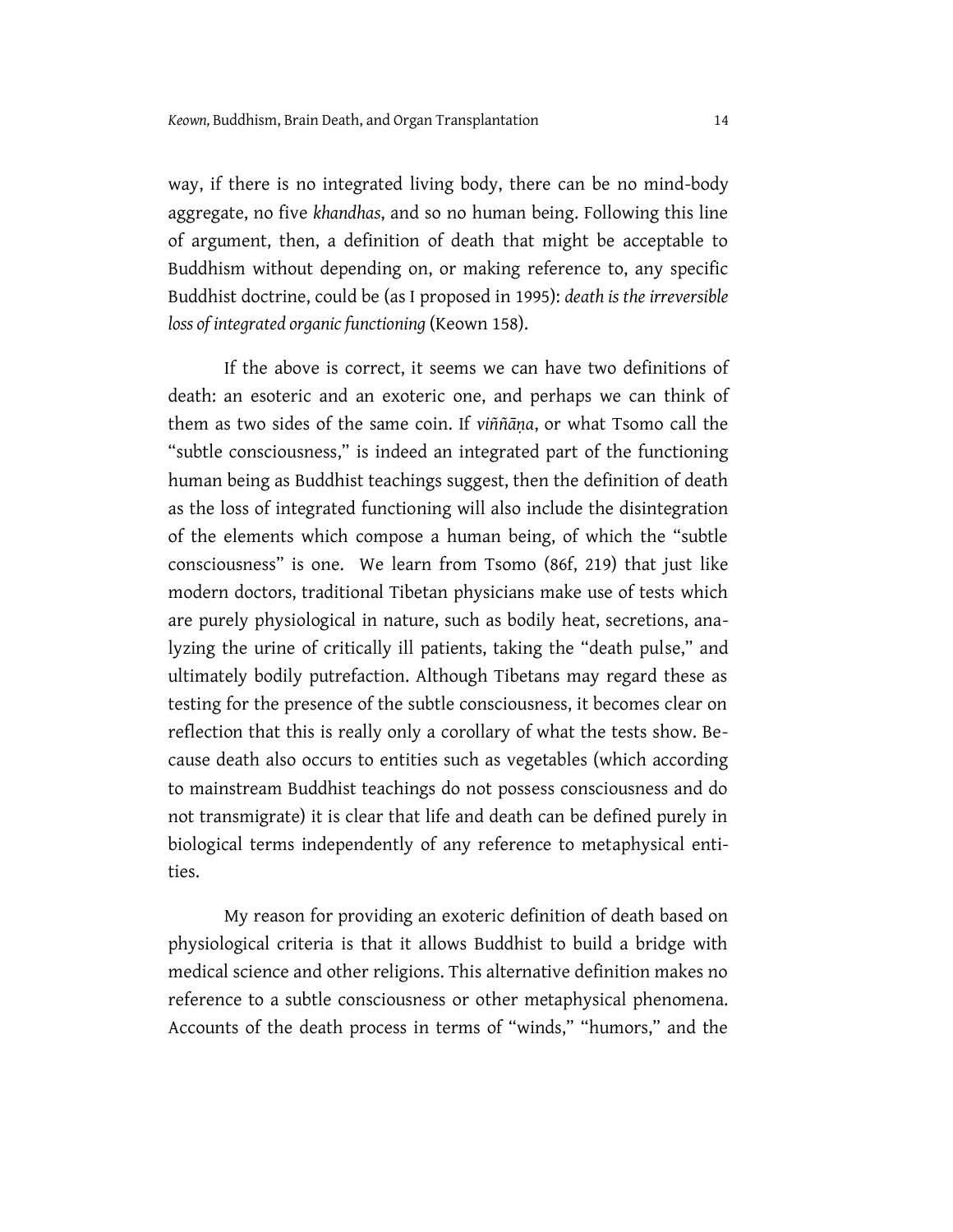"clear light of death" may well retain a place for insiders, as in the case of those who undergo near-death experiences (NDE), or of Christians who believe the soul separates from the body on death. Reflective believers, however, will generally accept that such accounts must dovetail with the biological phenomena which accompany death and which are known to science.

## *The criteria for declaring death*

Turning now to the *criteria* for declaring death, the problem is essentially one of specifying the physiological conditions that are a *sine qua non* for supporting the continuing relationship between the spiritual and material components (let us use the Buddhist terminology of *nāma* and *rūpa*) of the unitary human individual. Or, to put it the other way round, in the absence of what conditions can we be sure that there is no subsisting relationship between the two?

The early sources provide us with a test for death, namely the loss of bodily heat, but we now need to ask what that test is telling us. In other words, what conditions are fulfilled when a human body loses heat, and why are these conditions of importance? Is it the case, for instance, that a body loses heat at death because *viññāṇa* is hot, and when it goes the body cools? I would think not, so what we need is some further elucidation of the significance of this test in relation to our definition of death so that we can make the criteria for death more explicit. Given our earlier definition, our criteria for death should make reference to the point at which the basic life-support systems of an organism have broken down and irreversibly ceased to function. This is the point at which the biological integrity of the individual has been lost, and the *rūpa* or material form of the human body will begin an irreversible process of deterioration.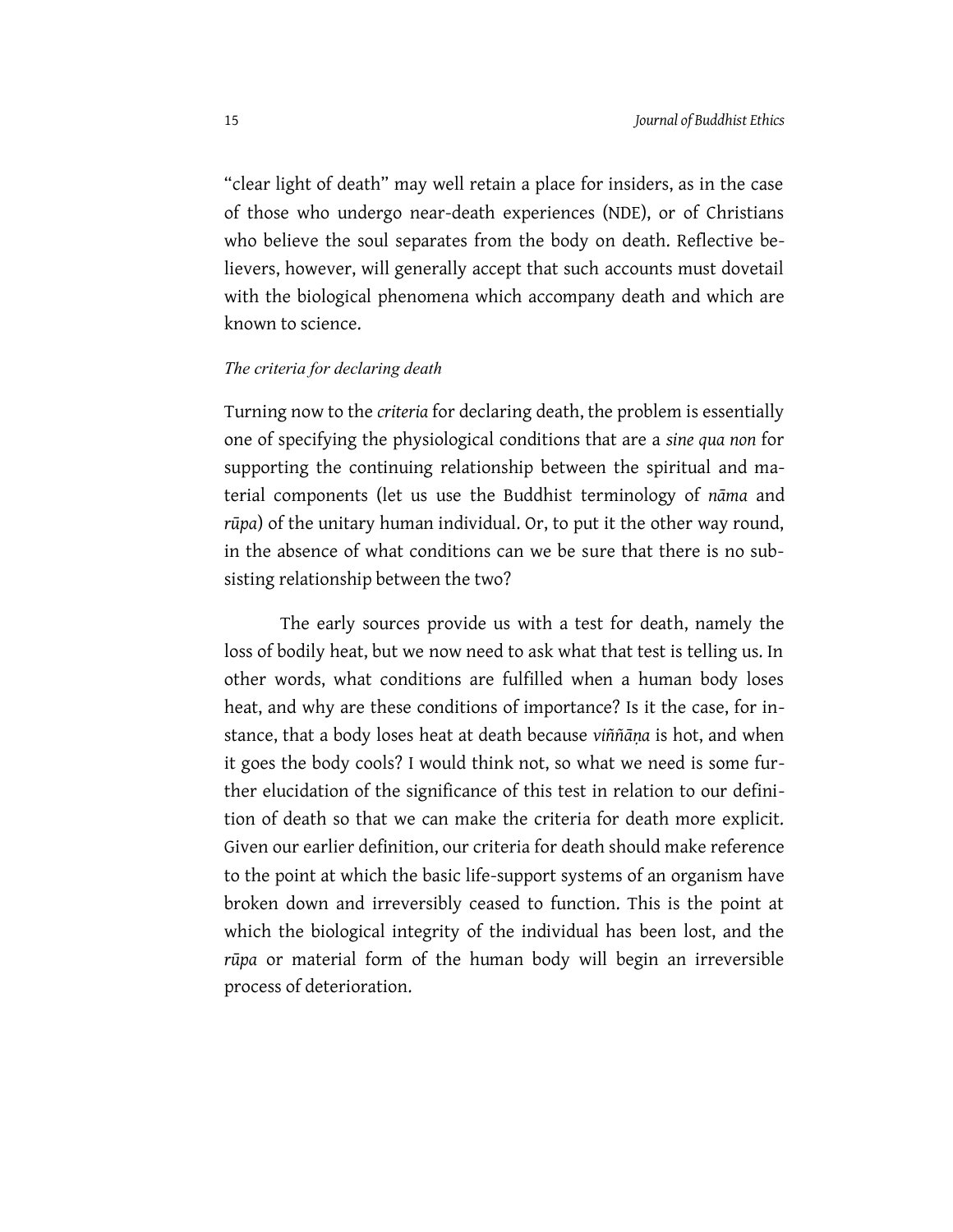The criterion which is today almost universally accepted in modern medicine is that of brain death, either the death of the whole brain (as in the USA) or of the brain stem (as in the UK). This criterion was first proposed in 1968 and subsequently became established in the early 1980s. In 1981 it was incorporated into the Uniform Declaration of Death Act (UDDA), which has since been adopted by almost all fifty states of the USA.<sup>19</sup> Tsomo is clearly unhappy with the criterion of brain death, and seems to assume this leaves Buddhism out on a limb and in some way opposed to science. I share her unease about brain death, but do not believe this places Buddhism at odds with science. In fact, a number of people, including doctors and philosophers, are skeptical about the brain death criterion, and there is a growing body of dissident literature<sup>20</sup> which believes that the criterion is conceptually and scientifically flawed.

The criterion as enshrined in the UDDA holds that death can be equated with "irreversible cessation of all functions of the entire brain," but as critics point out there are serious problems with this definition and others like it. The first is that that there many such definitions and many associated protocols worldwide for the diagnosis of brain death, suggesting an underlying lack of scientific rigor surrounding the concept. Second, even if agreement existed on a single protocol, total *cessation* of brain function is rare in transplant candidates and residual vital signs continue to be registered (these are described more fully below). Third, the loss of *function* in an organ is not the same as the destruction of that organ: function can come and go in the way that a computer can be turned on and off while remaining fully serviceable: the fact that function is not presently observed does not mean that it cannot return. A fully secure definition of brain death would require nothing less than the total destruction of the brain tissue through necrosis (cell death), as occurs, for example, due to ischemia (loss of blood flow) over a period of time. If the brain were truly dead (as opposed to not being seen to func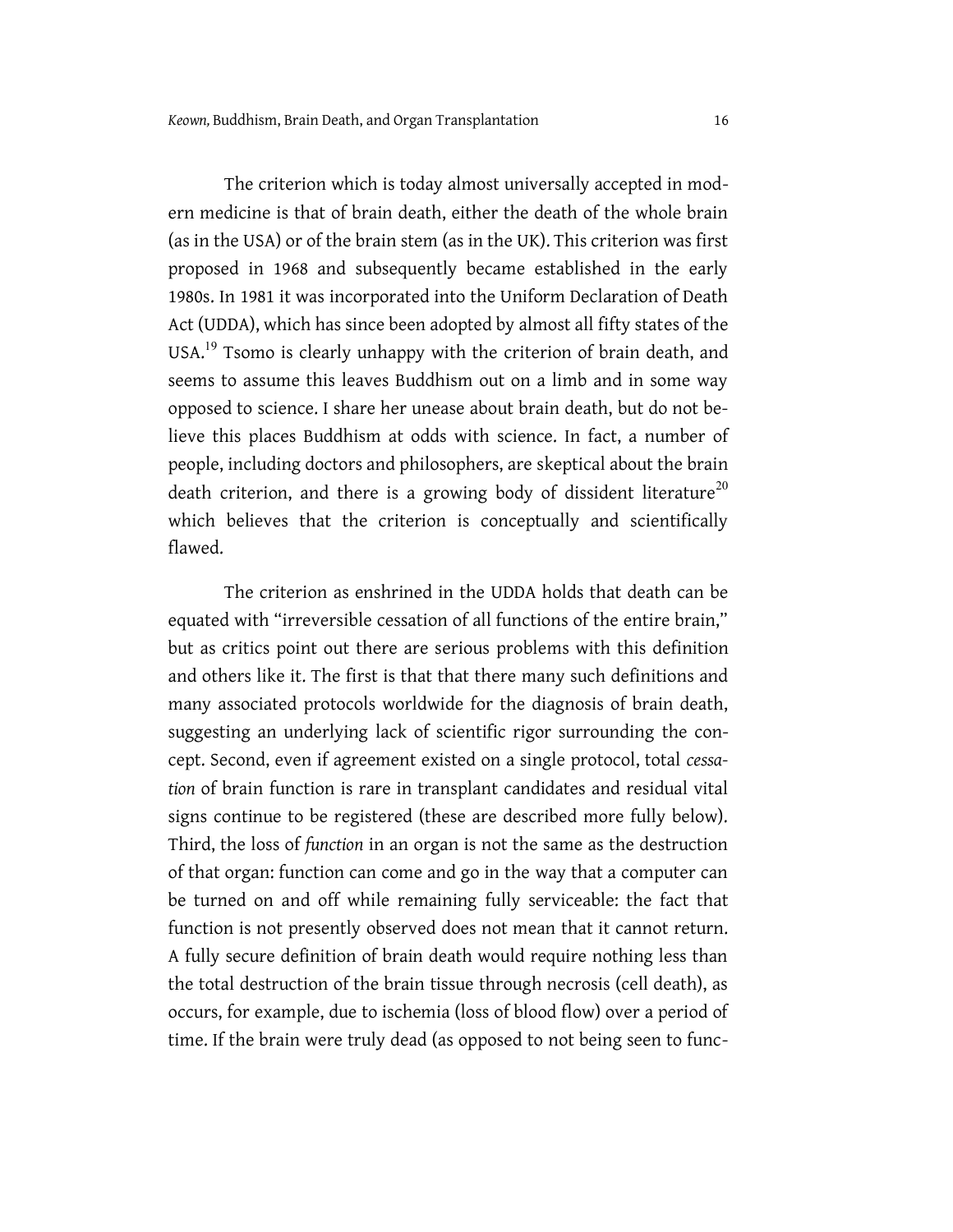tion during a limited period of observation) it would provide strong evidence of human death, but this is not what the brain death protocol requires. A fourth difficulty is that the requirement for *irreversibility* is problematic, since irreversibility is a prognosis, not a demonstrable medical fact (many conditions once deemed "irreversible" are today easily curable). Fifth and finally, the tests for brain death are incapable by themselves of confirming the condition they are testing for without the prior exclusion of a range of other possible causes of coma, such as barbiturate poisoning or hypothermia. In other words, there is no failsafe medical test (or group of tests) for brain death. In the last analysis the diagnosis of death by neurological criteria alone is difficult to support on the basis of scientific fact. Current methods used to diagnose brain death with a view to prompt transplantation, moreover, often involve haste and in many cases the proper protocols are not followed.<sup>21</sup> The above concerns are of a kind that do not arise from metaphysical beliefs that are irreconcilable with science, but rather from the intrinsic weaknesses of a criterion for death that has become established in modern medical practice, largely, as many believe, in order to facilitate organ transplantation.<sup>22</sup>

We may wonder why the brain has come to be seen of such importance in the diagnosis of death. There are two main reasons, the first medical and the second philosophical or cultural. The medical reason is that the brain is thought to coordinate or orchestrate all vital bodily functions, such that when it ceases to function a total "systems failure" involving the collapse of the cardiovascular and respiratory system is imminent. The second reason is that an influential strand of Western thought has come to identify consciousness with the self, a view summed up in Descartes‖s famous dictum *cogito ergo sum*. Those who take a Cartesian or Lockean view of personal identity thus tend to see the loss of consciousness as equivalent to the death of the human person. Going beyond the current standard of brain death, some bioethicists who hold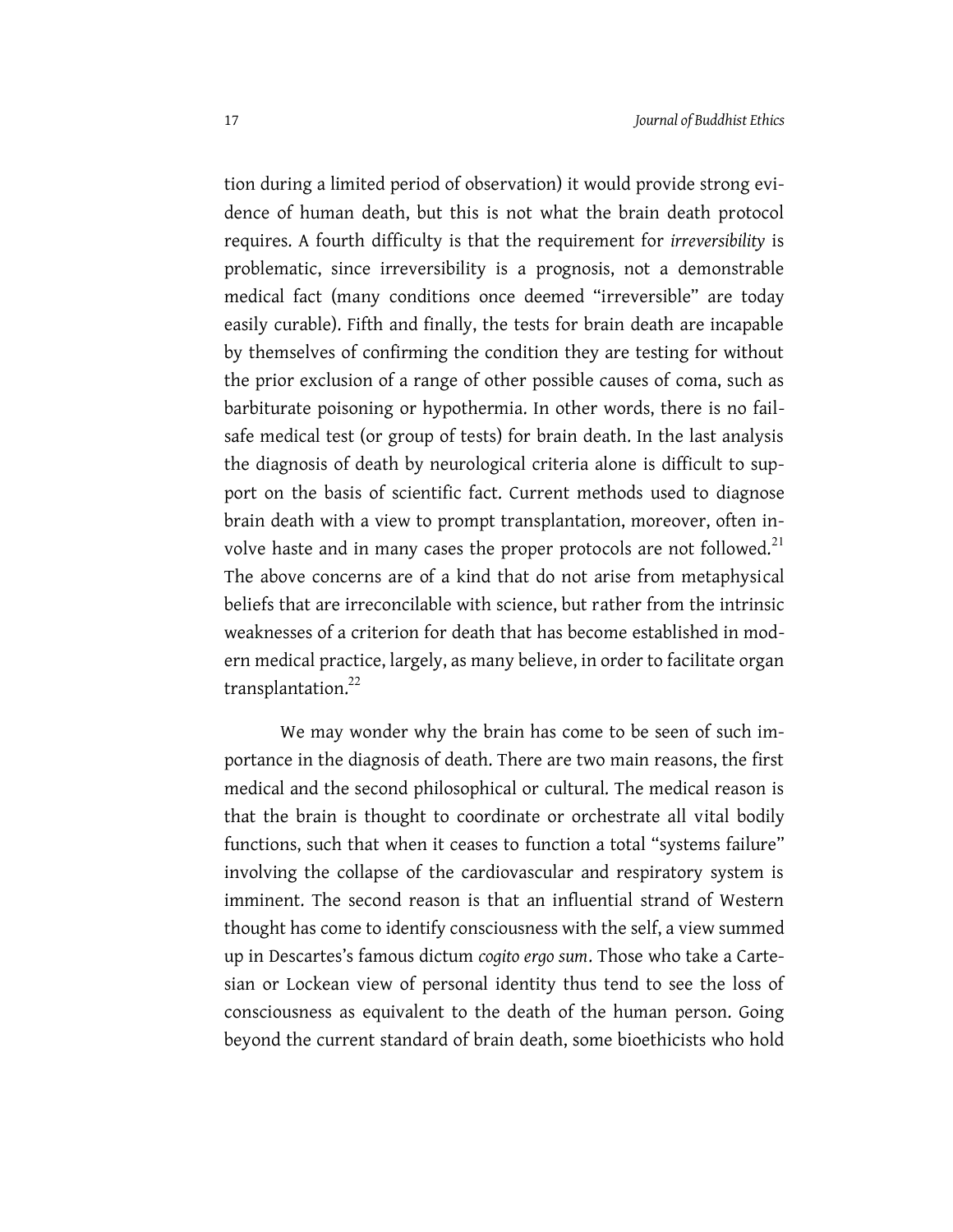this dualistic view of human nature (in terms of which self-consciousness is the unique defining characteristic of a human being) would be prepared to declare a permanently unconscious patient dead<sup>23</sup> even though the brain may be functioning, the heart beating, and respiration continuing unaided. $24$ 

Often the medical and cultural reasons become blurred, and when the medical reasons are challenged, supporters of the brain death criterion fall back on reasons of a philosophical kind, conceding that the patient is not dead but is "as good as dead" due to being in a state similar to coma or "persistent vegetative state" (PVS). Indeed, there is often confusion in the minds of medical practitioners about what brain death actually involves, and many assume that it means simply permanent loss of consciousness. Loss of consciousness, however, even if permanent, is simply an impairment, and is quite different from bodily death understood as the irreversible loss of organic functioning, as defined earlier. While no one would wish to exist in a state of unconsciousness, such a judgment presupposes at a minimum that an unconscious patient is still alive. It may be noted in passing that the diagnosis of coma and PVS is far from straightforward, and errors are frequently made when assessing a patient's level of conscious awareness.<sup>25</sup>

I have never been persuaded that the philosophical reasons just mentioned (often used to support the position known "cognitive death") are compatible with Buddhist teachings, and my earlier reasons for accepting the standard of brain death were of the medical kind, namely that the death of the brain, including the brain stem, seemed to marks the point at which the human organism loses the capacity for selfregulation (and not simply the capacity for consciousness). However, I have had increasing doubts about the scientific reliability of this criterion for two main reasons. The first is that it places too much emphasis on a single bodily organ, namely the brain. Vital though the brain is to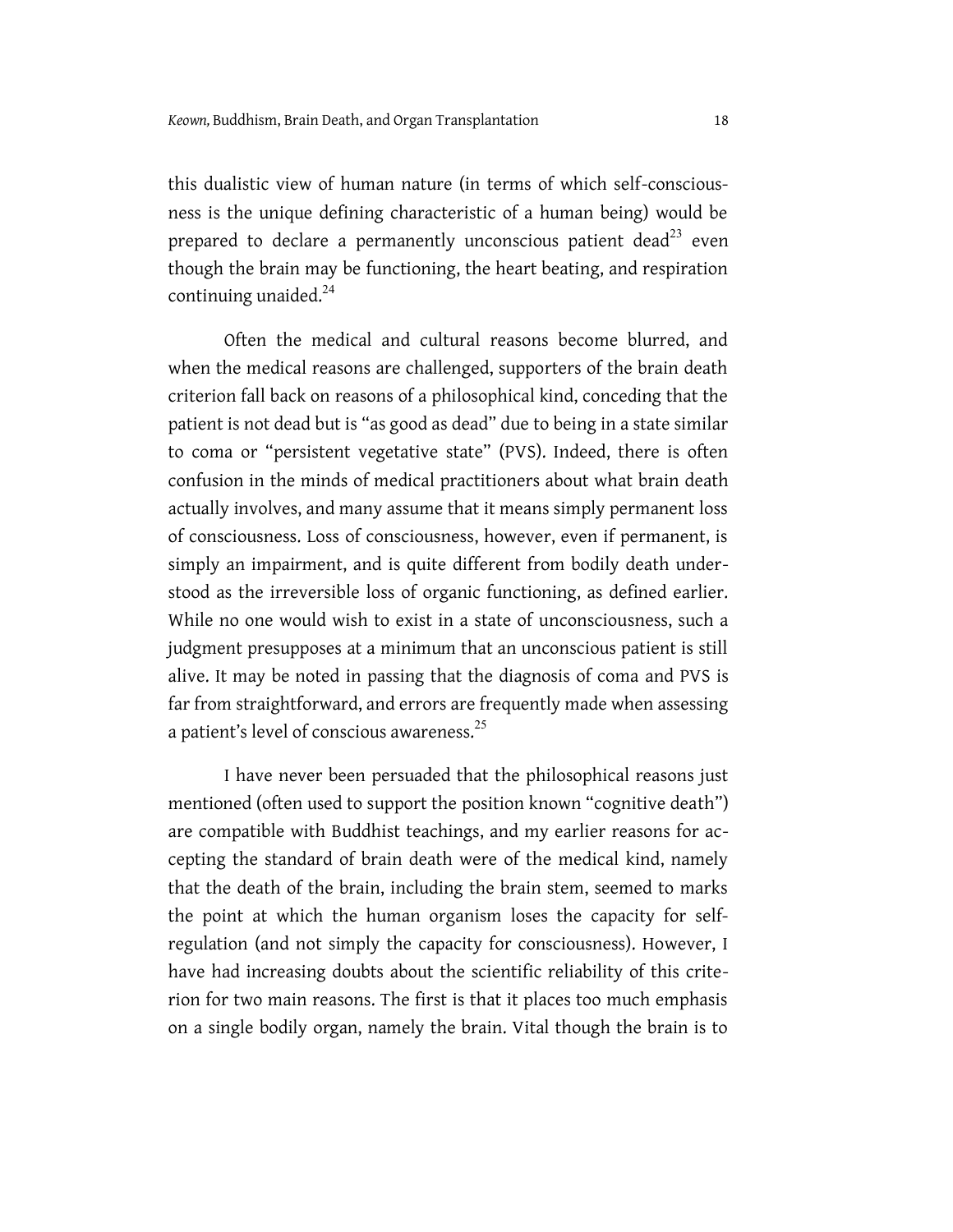the exercise of the higher cognitive capacities and the regulation of important bodily systems, it seems to be going too far to equate the life of a human being with the functioning of a single organ. In fact for one period of our lives—namely during the early stages of fetal development—we exist without a brain at all. An early fetus has no functioning brain, and is therefore not conscious, but is undeniably alive. Another problematic example concerns the case of brain dead mothers who have subsequently gone on to give birth, in one case 107 days after brain death was diagnosed.<sup>26</sup> It seems strange to describe a woman's body functioning as an organic whole in this way—even to the extent of producing breast milk for her unborn child<sup>27</sup>—as "dead," and if medical opinion is saying that dead patients can give birth it would seem to have lost touch with the ordinary common-sense understanding of what the words "life" and "death" mean.

When all is said and done we do not live two lives—a brain life and a body life—and die two deaths—a brain death and a body death. One and the same life manifests itself in our brain and body, and throughout the psycho-physical unity which is a human being. According to Buddhist teachings, mental awareness (*mano-viññāna*) is not the essence of a human being (the doctrine of *anattā* denies there is any such essence), and is only one of six forms of consciousness diffused throughout the human body. Even though mental awareness may be lost temporarily or permanently, this does not mean that the deeper underlying forms of organic consciousness or *viññāna*—which I prefer to translate as "sentiency" $^{28}$ —do not continue. For these reasons it seems overly narrow to determine life and death by reference to the brain alone, and we need to take a more holistic, organic view of the human individual in life if we are to understand what is lost in death.

The second kind of reasons collectively constitute what might be termed the problem of "vital signs," alluded to above. This means simply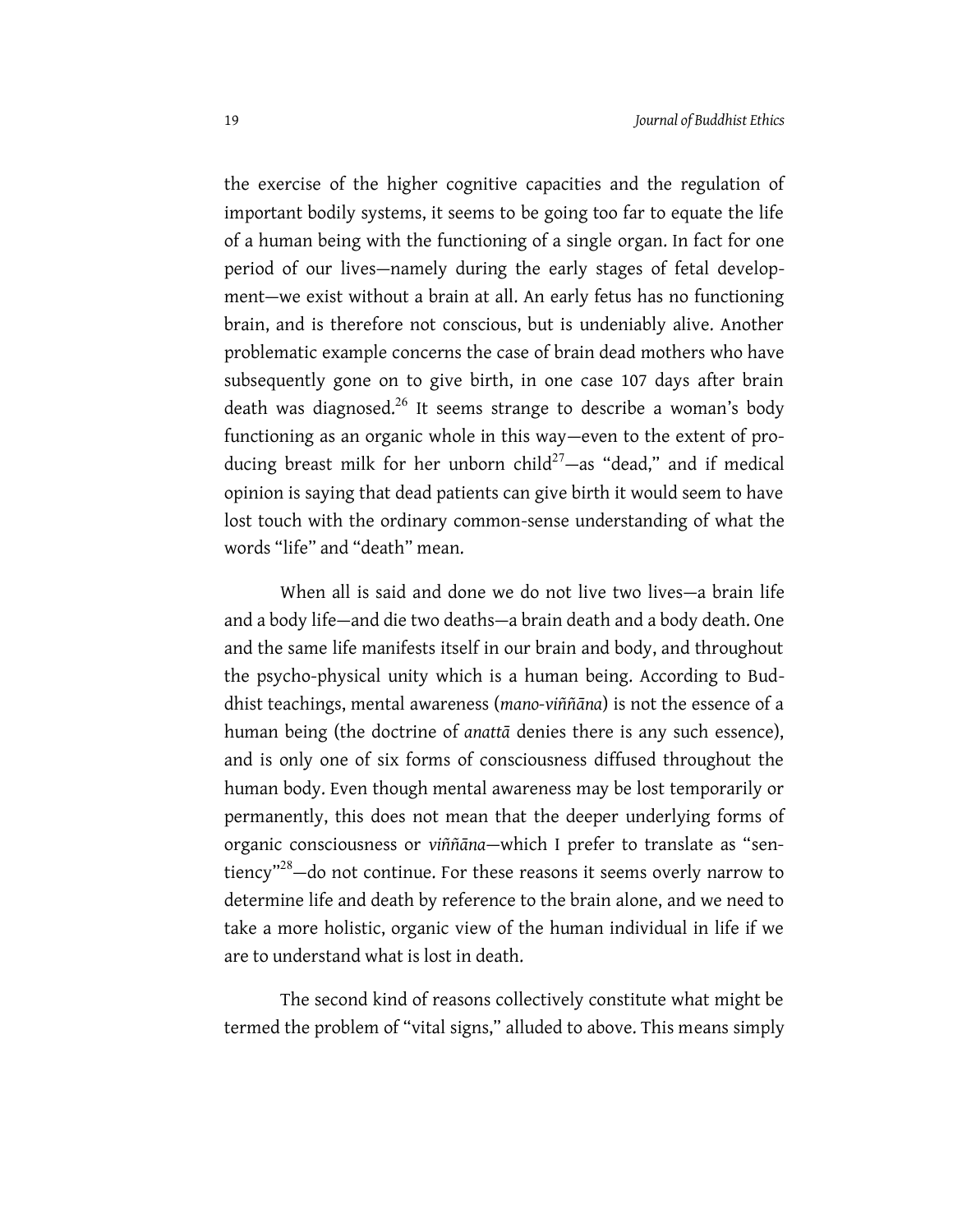that after a diagnosis of brain death many vital signs are still being registered, which casts serious doubt on the accuracy of the diagnosis. This problem arises because the brain does not, as commonly thought, coordinate all vital bodily functions. For example, while the brain stem helps regulate heartbeat it does not cause it: the heart has its own internal pacemaker and can continue beating for some time even when totally removed from the body (up to an hour in the case of some animal hearts). In the case of the lungs, the ventilator simply introduces oxygenated air, while respiration (the exchange of gases with the environment) continues at the cellular level independently of the brain. A corpse cannot be ventilated; a ventilator will only support life in a body that is already alive. Apart from respiration, the neural regulation of body temperature also continues, and the spinal cord and peripheral nervous system still function, implying some level of continuing organic integration. Essential neurological functions also continue in the brain itself, such as the regulated secretion of hypothalamic hormones. EEG activity is detected in around twenty percent of brain-dead patients, and (as noted above) when an incision is made to retrieve organs the "dead" patient displays a cardiovascular response to stress in the form of increased blood pressure.

The continuation of multiple vital signs presents striking counterevidence to a theory which claims that the loss of function in the brain is equivalent to death. This is experienced as emotional dissonance by relatives who are shown the warm body of a relative whose heart is beating while being told by doctors that the patient has passed away.

#### *The tests for death*

There is normally no problem about deciding if a person is alive or dead unless it has to be done in a hurry. The problem of making an early determination of death has arisen exclusively in the context of cadaver organ transplantation. For a successful transplant the organs must be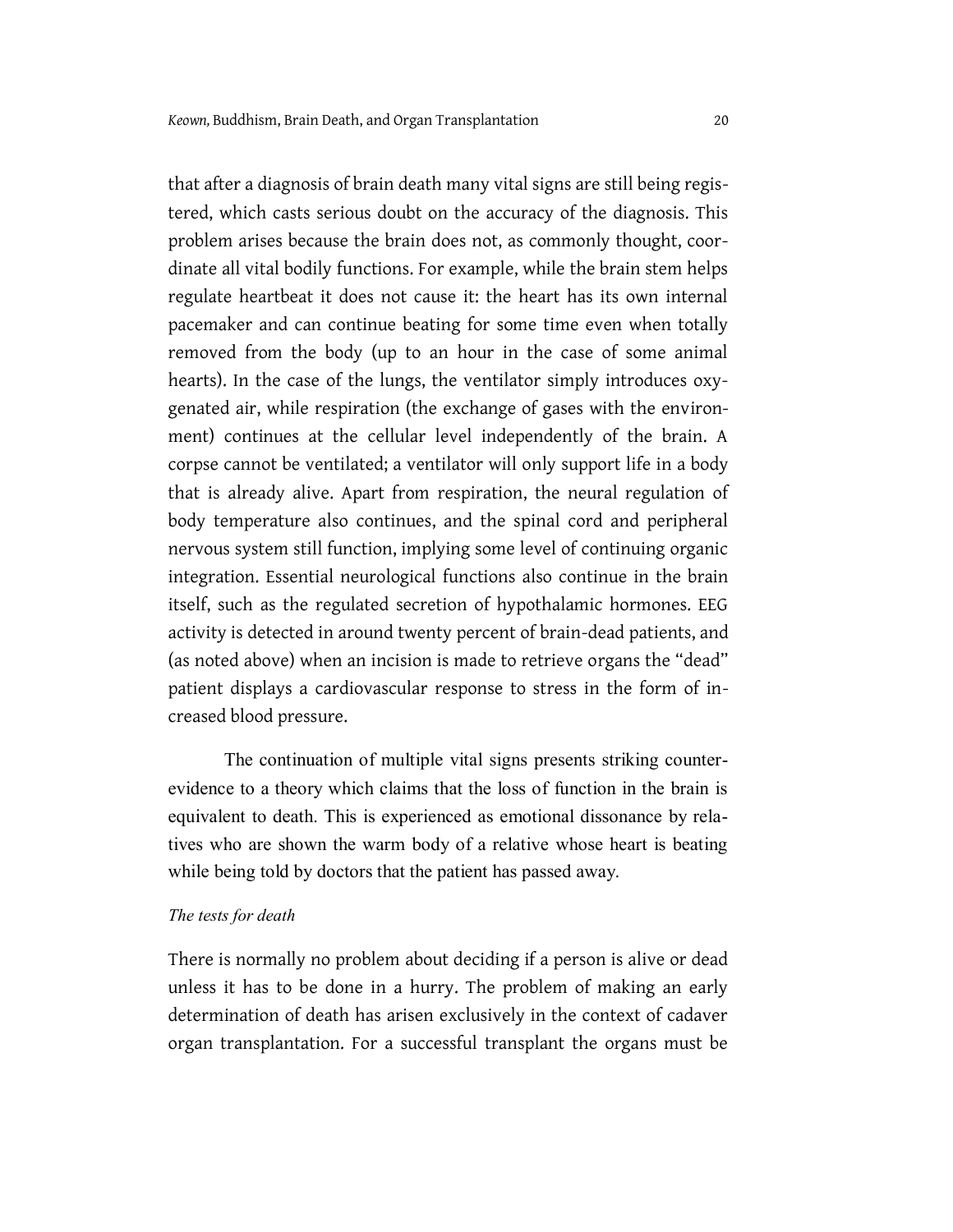harvested while they are freshly oxygenated, and this usually takes place between six and twenty-four hours after brain death has been declared. In the interim, artificial ventilation is maintained and respiration and heartbeat continue. The body retains its normal vital signs which include the presence of heat. If ventilation is discontinued and the body is allowed to cool, the internal organs would rapidly deteriorate and the prospects for a successful transplant would be greatly reduced.

The classical Buddhist definition of death in terms of the loss of heat makes no reference to the brain at all, or to any other bodily organ. This is not surprising given the experience of profound states of suspended animation induced by meditation, such as cessation (*nirodha*). Even at lower levels of absorption, such as the fourth *jhāna*, respiration ceases altogether (S.iv.217), which is clearly why the absence of respiration is similarly not regarded as an adequate test for death. However, the traditional Buddhist test for death— loss of bodily heat—can, I think, be associated quite successfully with the definition of death I offered earlier, namely that death is the permanent loss of integrated organic functioning. The absence of heat is simply one way of telling us that the internal self-regulation of the organism has been irreversibly lost and that the body's metabolic processes have ceased.

A problem with the Buddhist test of heat loss is that it takes rather a long time before death can be declared. Loss of heat on the skin takes from eight to twelve hours, but the centre of the body takes about three times as long to cool down to the ambient temperature. If one wanted to wait for confirmation of death following the total loss of bodily heat, there would seem no reason not to do so in normal circumstances, subject to demands on hospital resources. After all, the dead are in no hurry. However, in practice I think doctors would not want to confine themselves simply to testing for bodily heat, and there are traditional tests for death which have served doctors well long before the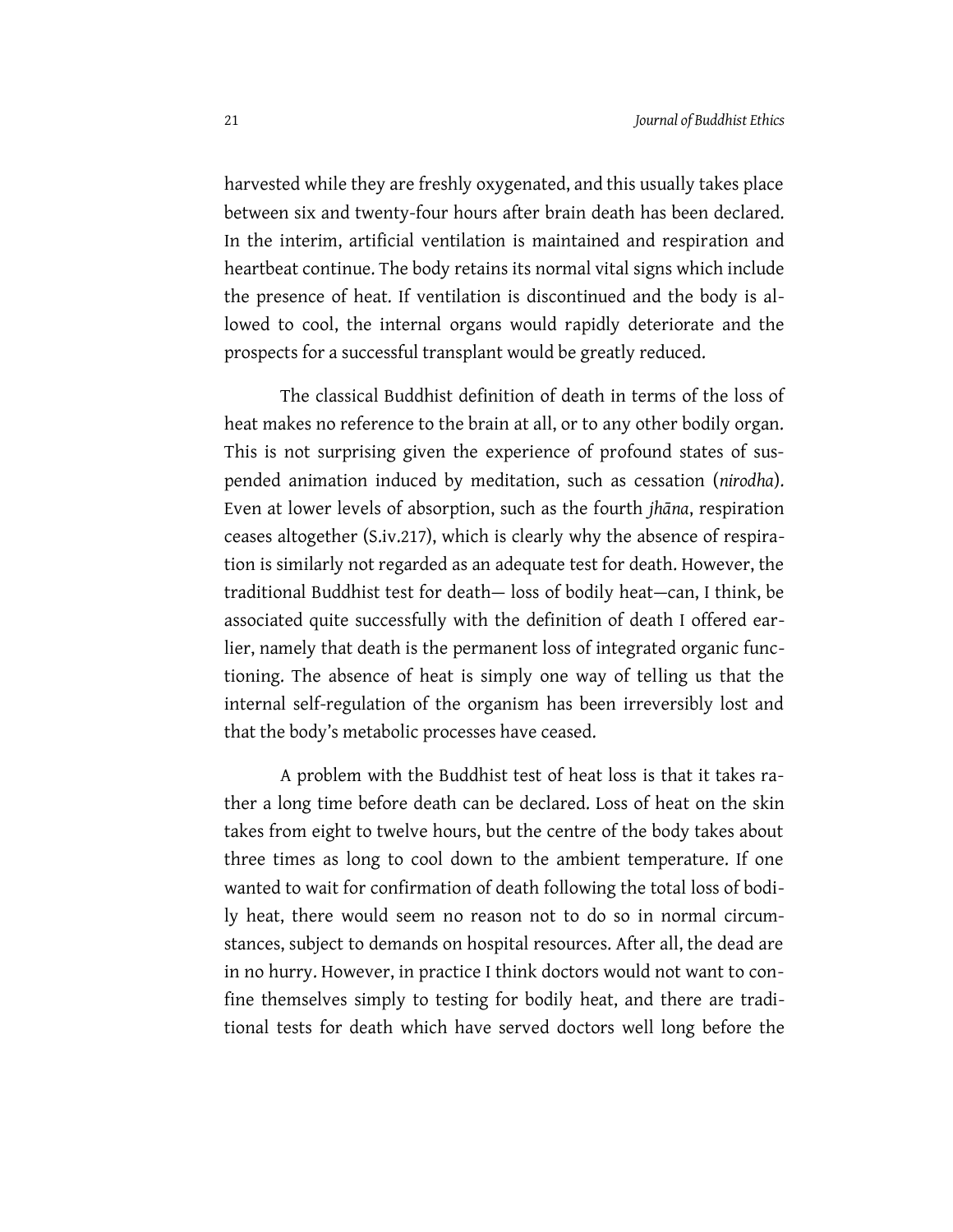advent of the brain death criterion. Before then, the loss of heartbeat and respiration were the main tests used. Tests developed for brain death can provide additional confirmation, and using a combination of traditional and more recent tests one would know very soon and with a high degree of confidence that death had taken place. If we want to be more specific, a robust set of tests would seem to be one that referenced the cardiovascular, respiratory and nervous systems. The breakdown of these three major bodily systems appears to confirm the irreversible loss of structural integrity.

#### Organ Transplantation

As suggested above, the concept of brain death was invented largely to enable the transplant of organs. The weakness of the concept itself has become increasingly apparent over the past forty years, and recently even leading supporters of transplantation have accepted it is no longer coherent. Writing recently in the *New England Journal of Medicine*, Dr. Robert D. Truog goes so far as to call frankly for the abandonment of the "dead donor rule" (the requirement that the donor must be declared dead before the removal of organs) and its replacement with a system of informed consent that would allow the removal of organs without having to conform to the present "flawed definitions of death" (i.e. brain death). He suggests that use of the brain-death standard to legitimize explantation "suggests that the medical profession has been gerrymandering the definition of death to carefully conform with conditions that are most favourable for transplantation" (Truog 675). He sums up as follows:

The concept of brain death has served us well and has been the ethical and legal justification for thousands of lifesaving donations and transplantations. Even so, there have been persistent questions about whether patients with massive brain injury, apnea [inability to breathe], and loss of brain-stem reflexes are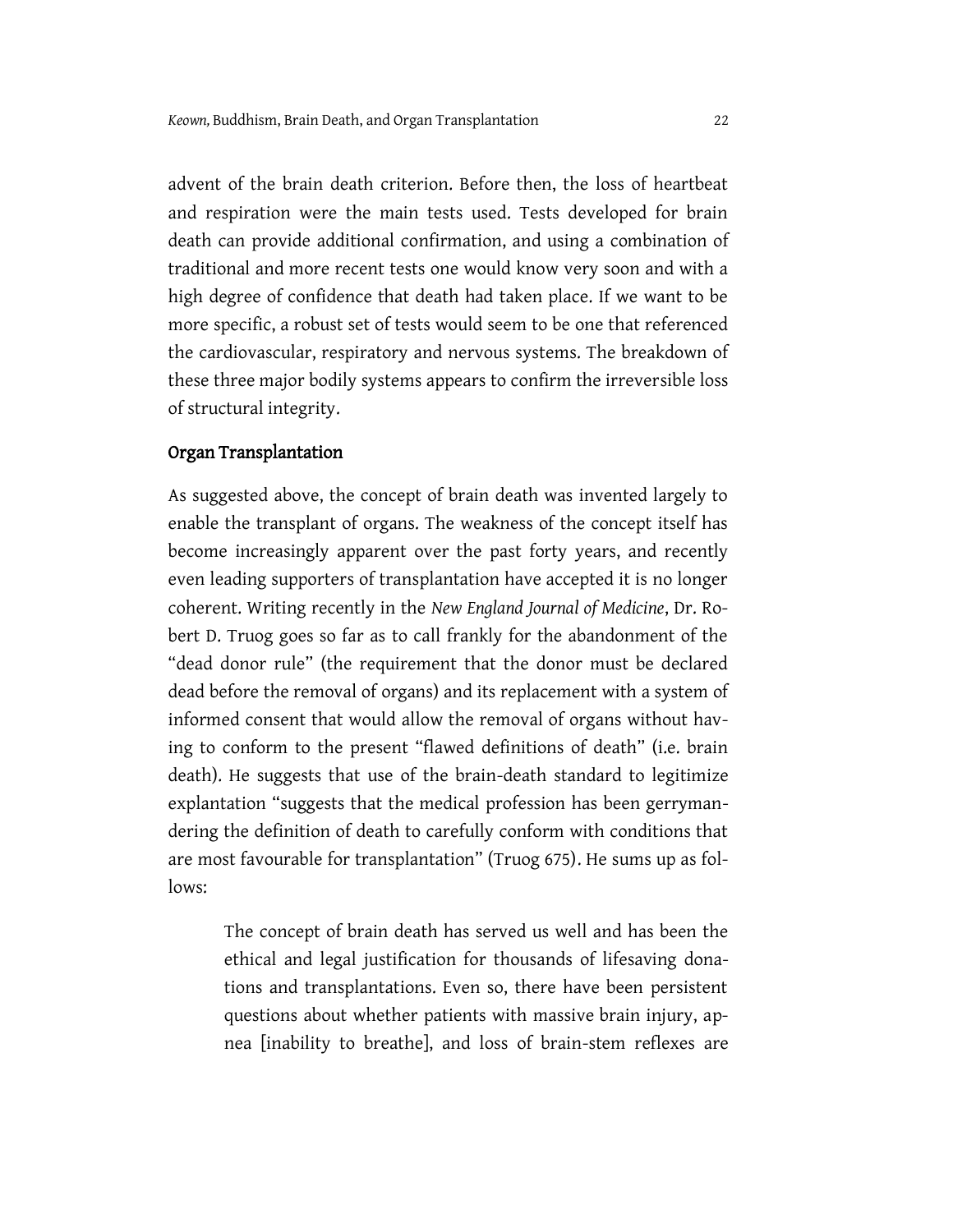really dead. After all, when the injury is entirely intercranial, these patients look very much alive: they are warm and pink; they digest and metabolize food, excrete waste, undergo sexual maturation, and can even reproduce. To a casual observer, they look just like patients who are receiving long-term artificial ventilation and are asleep. (Truog 674)

"The arguments about why these patients should be considered dead," he adds, "have never been fully convincing." Truog's views were summed up in a recent critical publication by British philosopher David S. Oderberg, who writes:

Bioethicists Robert Truog and Franklin Miller suggested that since surgeons have for many years not really been adhering to any viable criterion of death before extracting a person's organs, this suggests that neither they nor anyone else involved considers the "dead donor" rule to be anything but an ethical fig leaf vague, indefinable, but used as an excuse to assuage one's conscience before transplantation is performed. Far better, they believe, to leave the issue to the "informed consent" of patients or their surrogates. Whether the "donor" is dead or alive is of no ethical importance. (Oderberg 98-109)<sup>29</sup>

In a similar vein, an editorial in *Nature* in October 2009, openly recognizing the scientific ambiguity surrounding current definitions of brain death, stated "The time has come for a serious discussion on redrafting laws that push doctors towards a form of deceit." "Ideally," it stated, "the law should be changed to describe more accurately and honestly the way that death is determined in clinical practice"  $(570)^{30}$  If public opinion and legislatures can be persuaded by such arguments, the current practice of organ transplantation may well accelerate, and donors would at least be able to make a truly informed choice in the knowledge that death had been medically redefined to no longer mean what most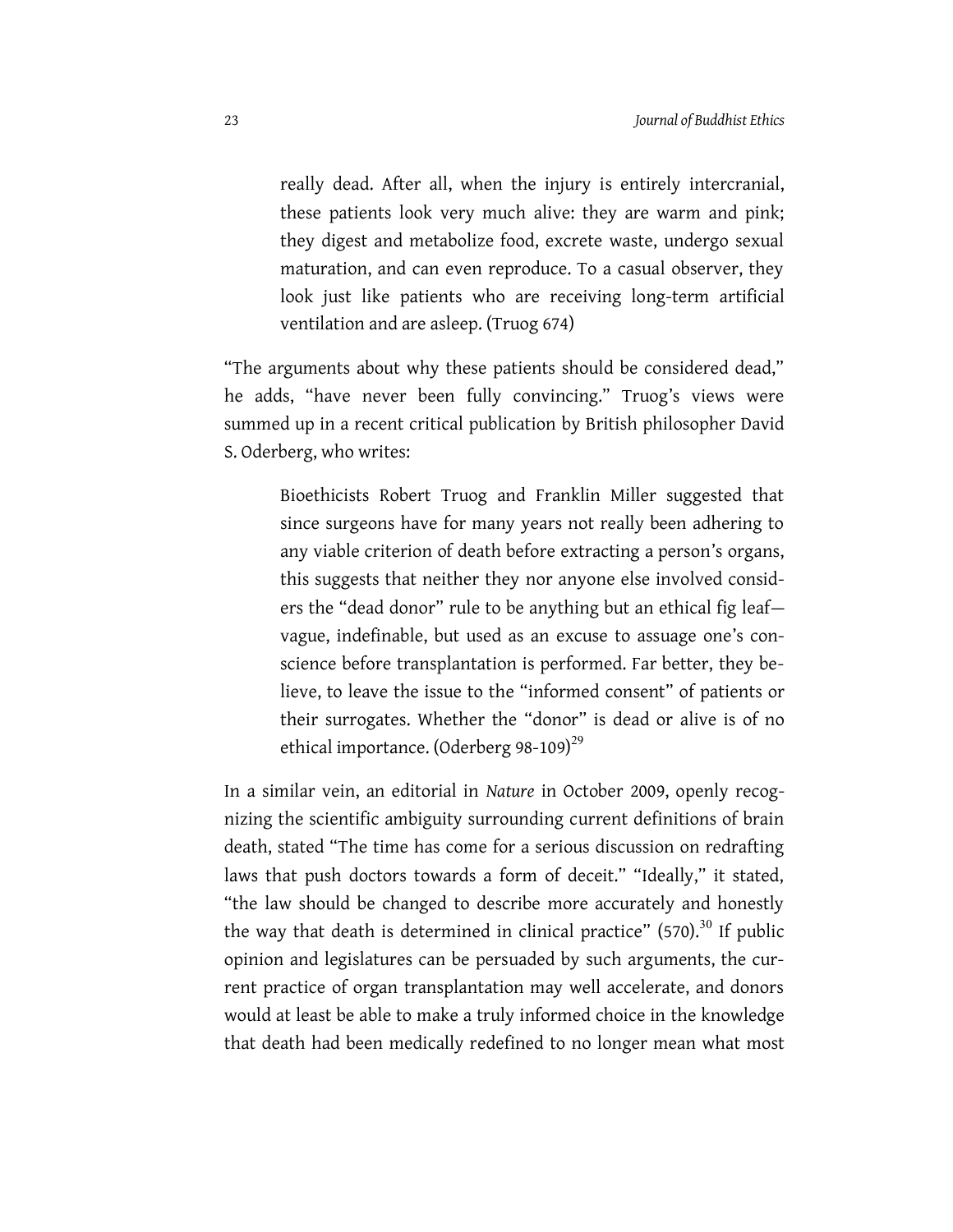people thought it meant. The danger, however, is that once death no longer has a clear organic basis, such redefinition could continue indefinitely, and widen progressively to include in its scope people who were a little "less dead" each time.

# Conclusion

This article began by raising concerns about informed consent, and the degree to which potential donors are aware that their layman's understanding of death may not be the same as that enshrined in protocols employing the criterion of brain death. There would seem to be a need for greater public education of a kind which acknowledges the debate around the practical and conceptual difficulties associated with brain death, and makes clear what the implications of a diagnosis of brain death are for the donor and his or her relatives. The remainder of the article explored the discrepancy between the modern concept of brain death and the traditional Buddhist understanding of death as the loss of the body's organic integrity as opposed to simply the loss of its cerebral functions. The central concern here is that if brain-dead patients are not really dead, to practice solid organ explantation—such as the removal of the heart, liver, kidney or pancreas from a beating-heart donor—would itself cause the somatic death of the patient. The fact that this is done with the intention of saving life may be a mitigating factor, but in Buddhist terms it still constitutes the intentional killing of a living being. The fact that none of this is done in the patient's own interest gives further grounds for caution.

So where does this leave us on the ethics of organ transplantation? The conclusion seems to be that the brain death criterion is incompatible with what major Buddhist schools teach about the time of death. If this is so, it raises concerns for Buddhists who wish to support organ donation programs since their religion defines death differently to current medical practice. The caution of the early sources—which do not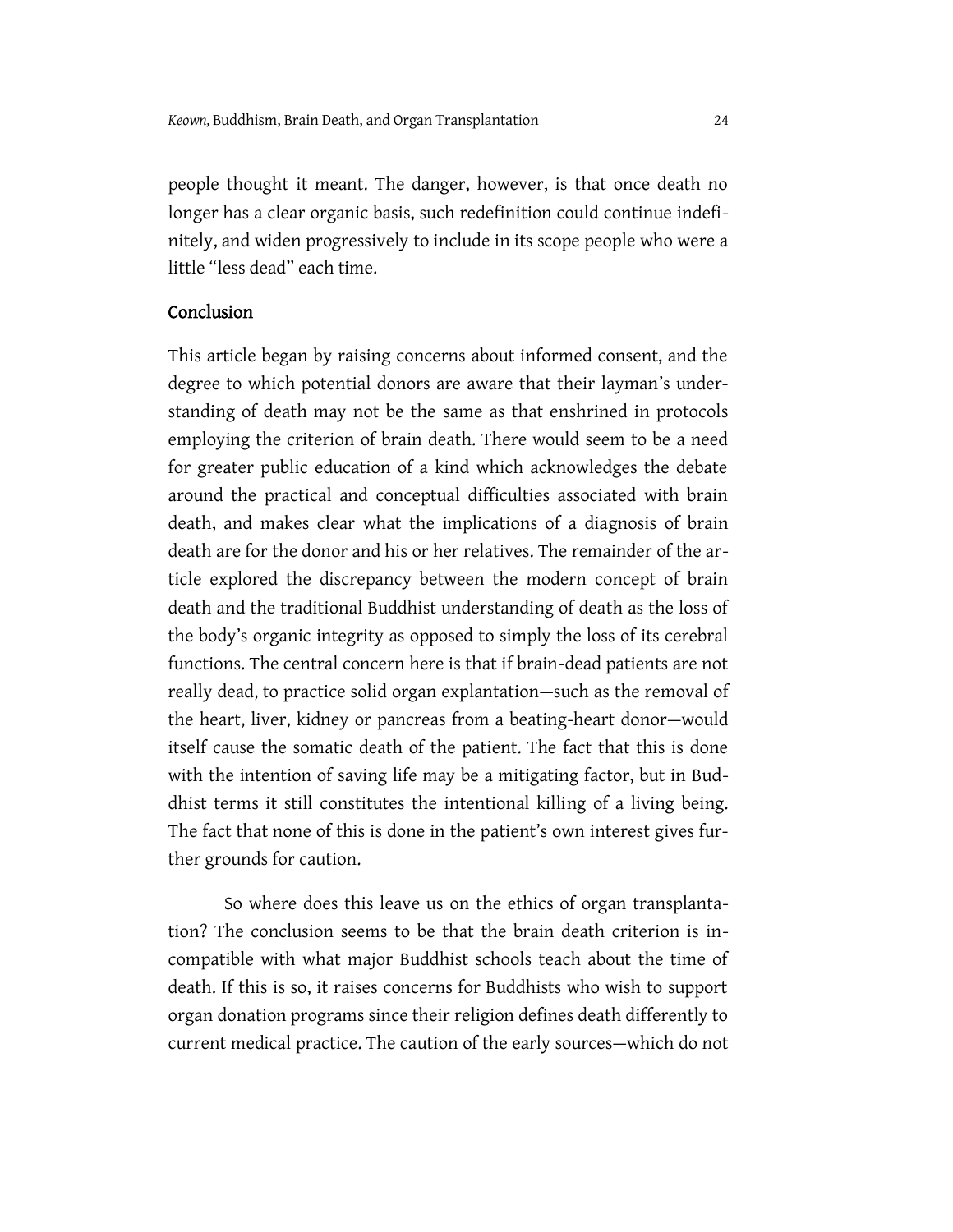even accept cessation of respiration or pulse as proof of death—has to be taken seriously, and the simple loss of function in parts (or even all) of the brain would seem too uncertain an indicator on which to base judgments which could involve the destruction of human life. There is no "magic moment" at which life ends, and in the absence of earthquakes, thunder, or the appearance of Māra hovering nearby, it seems safest to wait until events have conclusively taken their course. The alternative criteria I have proposed, namely the breakdown of the three main systems—cardiovascular, respiratory, and neurological—would allow an earlier diagnosis of death than the loss of bodily heat but would also make organ transplantation impractical.

When all is said and done, death remains a mystery and it would be unwise to assume certainty about the nature of the last moments we have on earth. As we saw in the case of the Buddha, traditional Buddhist teachings concerning the state of cessation (*nirodha*) mean a person can be alive without registering any detectable vital signs. In such matters, therefore, it is safer to proceed with caution, not from superstition or irrationality but in acceptance of the limitations of human knowledge and out of respect for the dying as they prepare themselves for their transition to the next life. If there is doubt about precisely when death occurs, the benefit of the doubt must be given to the dying patient rather than to those who have a vested interest in his death. Inevitably this will lead to a loss of donor organs for transplantation, as a result of which many lives will be lost (the only acceptable form of transplantation would seem to be that of paired organs between living donors). There is no way to disguise that this is a hard choice and entails difficult consequences. In order to mitigate the damage, resources expended on transplantation could be directed into the development of new drugs and alternative techniques. Possible treatments include the development of artificial hearts, and the use of adult stem cells supplied by the patient to grow replacement organs. This would have the advantage of avoiding prob-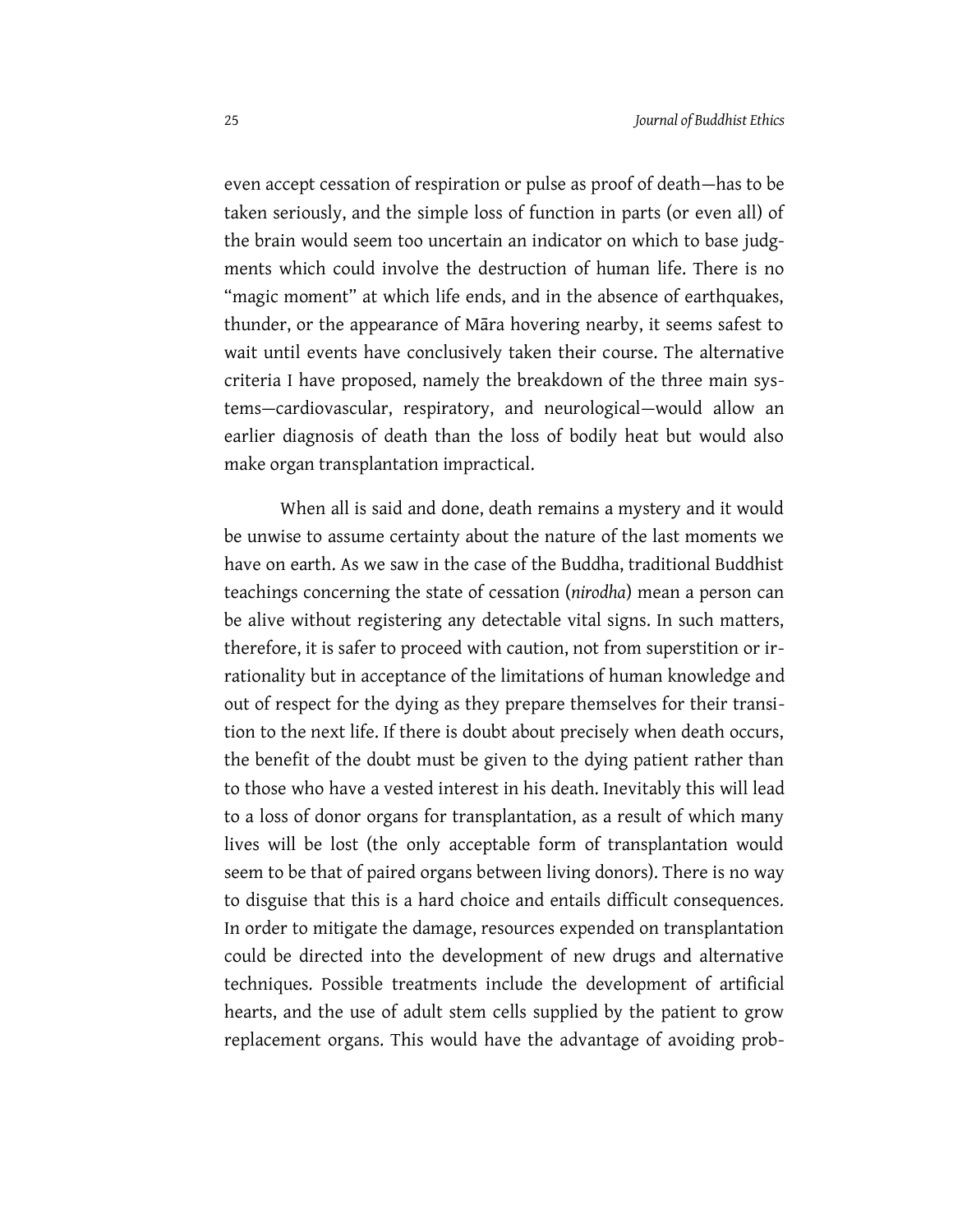lems of rejection and the serious side-effects of immunodepressant drugs. Xenotransplantation (transplanting organs from animals) offers another possible way forward, although the ethical implications of this for Buddhists are as yet unexplored. None of these techniques will deliver results in the short term, but so long as transplantation is seen as the primary medical solution to organ failure the alternatives will not receive the attention and funding they deserve. A further public policy issue concerns public trust and confidence in the medical profession. Brain death has become an article of faith for the profession, and in spite of its defects, has become widely accepted due to the public's trust in health care professionals.<sup>31</sup> If this trust is weakened, confidence in other areas of medical practice will be undermined, and it will not serve the interests of either doctors or their patients to sustain a flawed criterion of death in the long term.

## Notes

<sup>1</sup> This is a revised and expanded version of "Buddhism, Death and Organ Transplantation," first published in the *Journal of the International Association of Buddhist Universities* 1 (2008), 57-70. I am grateful to the publishers for permission to reuse the material here.

 $2^{2}$  For reflections on what might constitute a "Buddhist view," see Keown 1995, 12ff.

<sup>3</sup> As far as I am aware, however, there has been no widespread public discussion of the validity of the concept of brain death from a Buddhist perspective in any country, even Japan, where there is otherwise considerable public opposition to organ transplantation despite recent (2009) legislation recognizing the concept of brain death. On the contrast be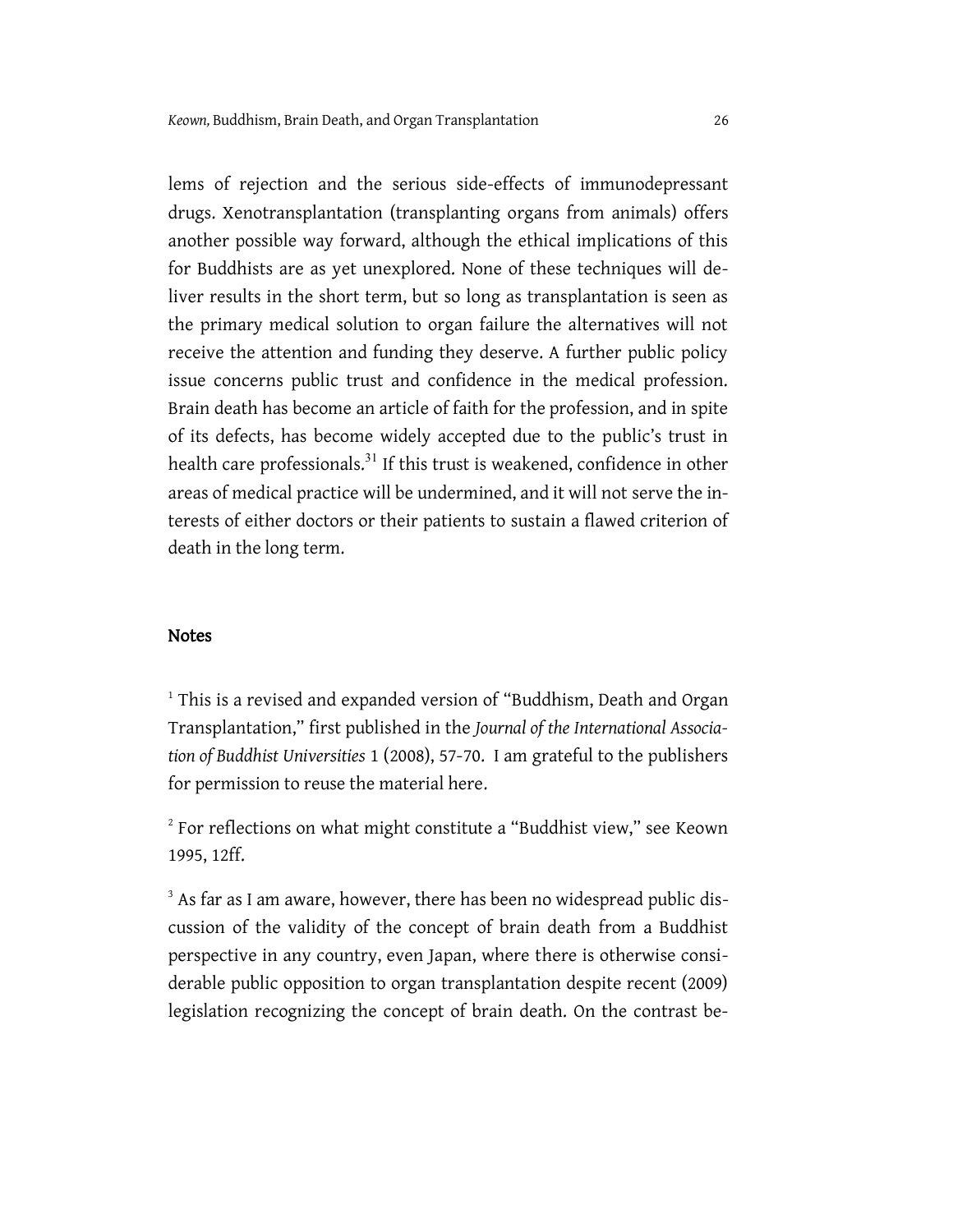tween Japanese and American attitudes to transplantation see LaFleur 2001.

<sup>4</sup> These are described in detail by Tsomo and in other works, including: Powers 1995, Lati Rinpoche and Hopkins 1981, and Sogyal Rinpoche 1998.

<sup>5</sup> The words of an anonymous JBE reviewer, to whom I am grateful for these and other suggestions.

<sup>6</sup> In the USA, there are approximately 100,000 registrations for transplants at any given time, the vast majority for kidneys and livers (realtime statistics are available from the website of The Organ Procurement and Transplantation Network at [www.optn.org\)](http://www.optn.org/). The number of actual *patients* will be fewer than the number of registrations since some patients will be registered for more than one organ. In the UK, information provided by UK Transplant [\(www.uktransplant.org\)](http://www.uktransplant.org/) lists around 8,000 registrations for transplants, of which just under 7,000 are for kidneys. The site claims that 25 percent of the UK population has joined the "opt in" NHS Organ Donation Register. In September 2008 an Organ Donation Taskforce assessed proposals for a change to a national "opt out" system under which consent to organ donation would be presumed unless individuals specifically exempted themselves. Sweden, Austria and Spain already have such a system. In the USA, a system of "required request" or "required referral" operates under which doctors must make enquiries regarding the possible use of the organs of any patient diagnosed as brain dead.

 $7$  For a perceptive discussion of the cultural reasons facilitating public acceptance of organ transplantation in the West see LaFleur 2001.

<sup>8</sup> The wording of the UK form is "I want to donate the following for transplantation after my death," followed by a list of options.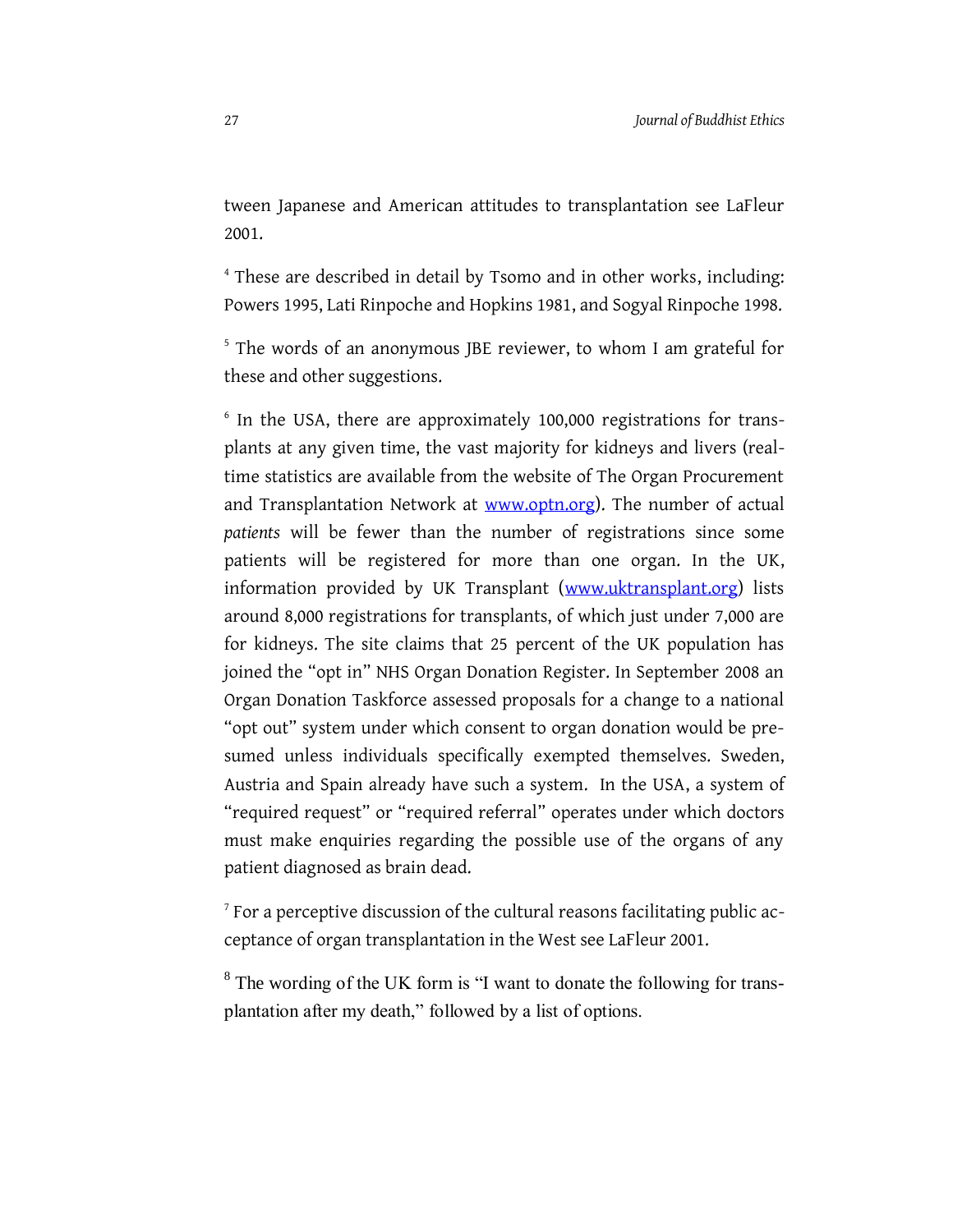<sup>9</sup> There is debate around the interpretation of these reactions, and some doctors dismiss them simply as "reflexes," but this begs the question as to whether the patient is alive or dead since a living body also exhibits identical "reflexes."

<sup>10</sup> The UK Transplant website, for example, provides very full information on many aspects of transplant procedure. What it fails to address in its otherwise exemplary FAQ, however, is the central question of whether brain death is really the same as human death. It poses the question "How do they know you are really dead?" (question 7), and in response reassures inquirers that "Organs are only removed for transplantation after a person has died," adding that "death is diagnosed by brain stem tests" by "two experienced doctors" using "clear and strict standards and procedures." There is no reference to debates around the validity of the tests themselves and the concept of death they are based on, and no hint is given that the concept of brain death is in any way controversial (UK Transplant.org FAQ 7).

 $11$  For a selection of religious views (including Buddhist) on the related matter of the withdrawal of treatment see Ankeny et al. 2005.

 $12$  Perhaps this is why the establishment of an "eye bank" in Sri Lanka has been so successful. According to Ven. Dr. Sobhita Thera: "Buddhism's influence has made the Sri Lanka Eye Bank the biggest in the world and had helped millions of people in 169 countries regain their sight" (4ui.com).

<sup>13</sup> Clearly, such giving is only possible when the gift is voluntary, so under a system of "presumed consent" whereby organs are taken rather than given, as operated in European countries like Spain, Austria, and Sweden, such "donation" would not seem to be in keeping with the altruistic spirit of these textual examples. Also of interest is Simpson 2004.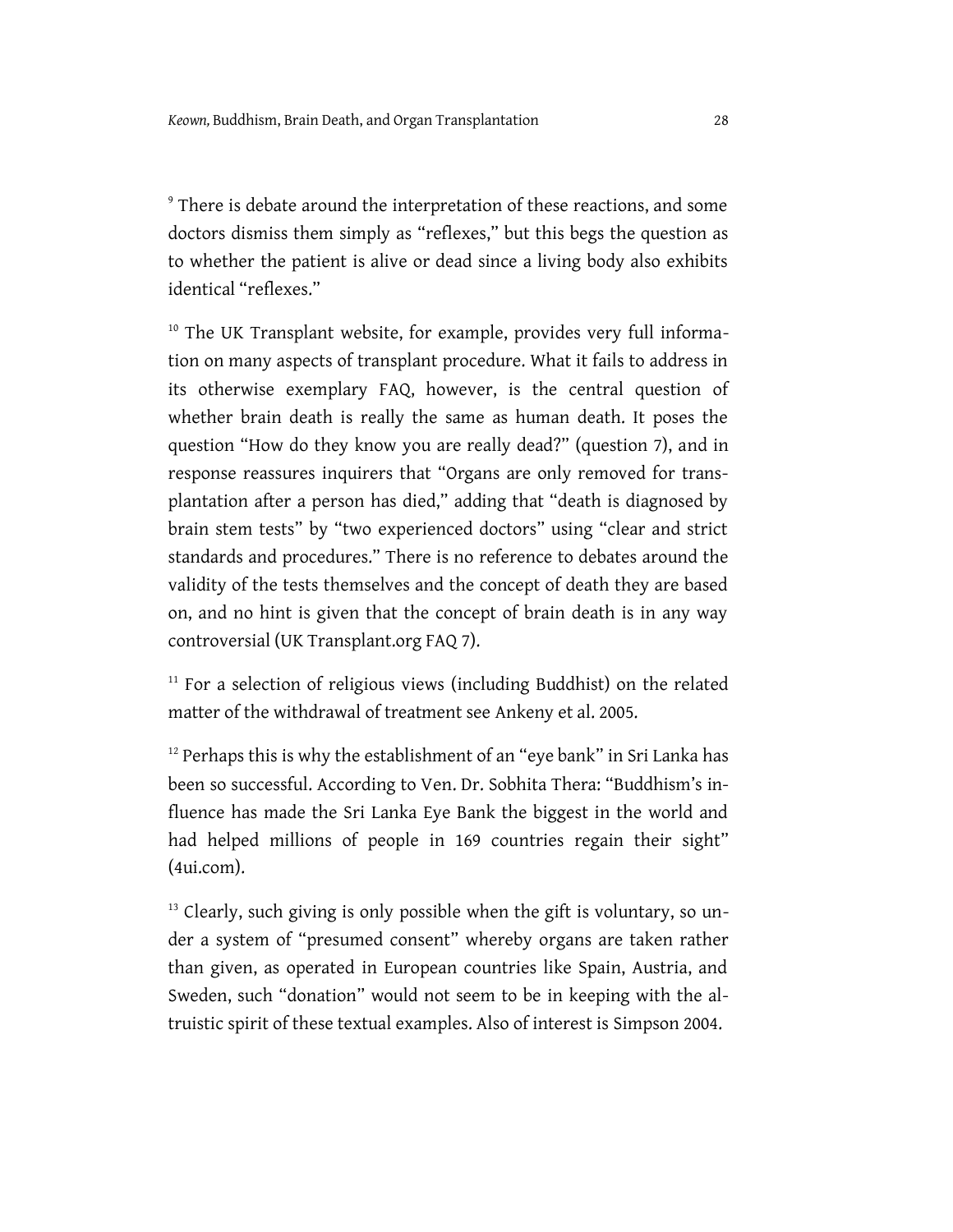<sup>14</sup> The literature is abundant. See, for example, Gervais 1986 and Youngner et al. 1999.

 $15$ <sup>15</sup> This is not to suggest that the positions reached are unchangeable. For example, there have recently been suggestions that the position of the Vatican on brain death may be under review. The Vatican originally accepted that brain death represented human death, but a more skeptical tone is now detected by some observers. See, for example, the report of a meeting of the Pontifical Academy of Sciences in early February 2005 at [http://initiative-kao.de/KAO-Braindeath\\_is\\_not\\_death.htm](http://initiative-kao.de/KAO-Braindeath_is_not_death.htm) (accessed 27 September 2008).

<sup>16</sup> D.ii.156. Atha kho āyasmā ānando āyasmantam anuruddham etadavoca – "parinibbuto, bhante anuruddha, bhagavā"ti. "Nāvuso ānanda, bhagavā parinibbuto, saññāvedayitanirodhaṃ samāpanno"ti.

<sup>17</sup> Cf. Vism 707.

<sup>18</sup> Yang-Gyu An, *op cit*, p.185 n.3.

<sup>19</sup> Section one of the Act entitled "Determination of Death" states: "An individual who has sustained either (1) irreversible cessation of circulatory and respiratory functions, or (2) irreversible cessation of all functions of the entire brain, including the brain stem, is dead. A determination of death must be made in accordance with accepted medical standards."

<sup>20</sup> E.g. Potts et al. 2000.

<sup>21</sup> For a study of pediatric donors, see Verheijde et al. "Growing Concerns" pp.1-6. and, by the same authors, "Organ Procurement."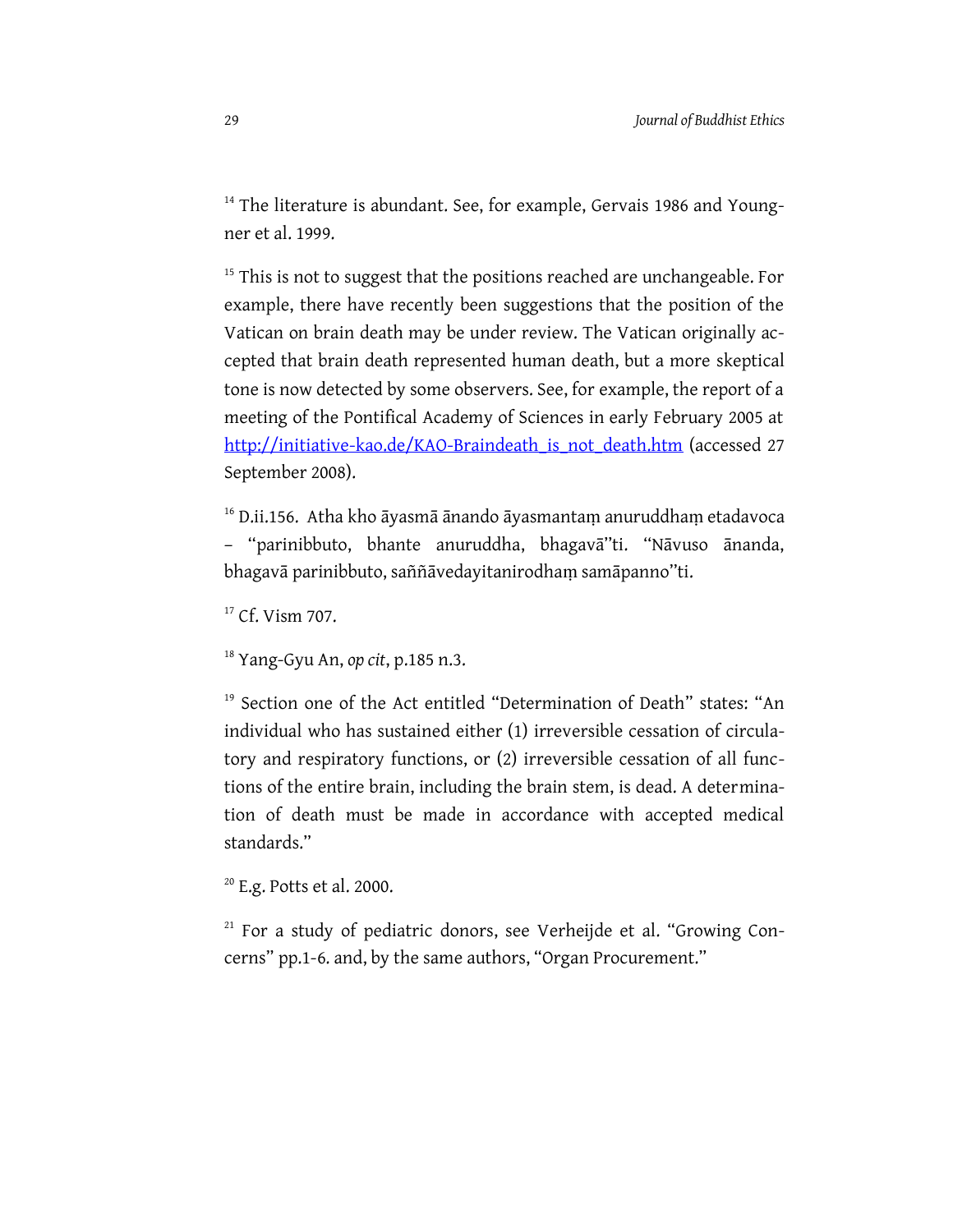<sup>22</sup> Another reason commonly cited for the acceptance of the brain death criterion is that it allows the discontinuing of life-prolonging measures without incurring possible legal sanctions.

<sup>23</sup> A leading proponent of this view is Robert M. Veatch, most recently in the *New England Journal of Medicine.* Veatch claims that perhaps a third of Americans support a higher-brain or consciousness-based definition of death and suggests that an amendment is needed to the "dead donor rule" (the principle that organs should only be removed from a dead donor) to allow transplants from patients who are still alive but permanently unconscious. Some bioethicists even argue that there is a moral case for non-voluntary euthanasia to be performed on *conscious* patients diagnosed with "locked in" syndrome (see Kahane and Savulescu 2009).

<sup>24</sup> See, for example, the views of Dr. Robert Truog mentioned below.

<sup>25</sup> A recent study of "vegetative" patients using MRI scanners revealed brain activity in around 10% consistent with some level of awareness and cognition, as well as basic communication abilities. M. M. Monti and others "Willful Modulation of Brain Activity in Disorders of Consciousness," *New England Journal of Medicine*, Online edition 18 February 2010, http://content.nejm.org/cgi/content/full/NEJMoa0905370.

<sup>26</sup> See, for example, Field et al. 1988.

<sup>27</sup> According to information on the anti-brain death website KAO, "The production of breast milk depends on a signal sent from the anterior lobe of the pituitary that stimulates the secretion of milk, and possibly breast growth, thus requiring a functioning brain" (KAO.de). Recall that the standard definition of brain death requires the loss of all brain function.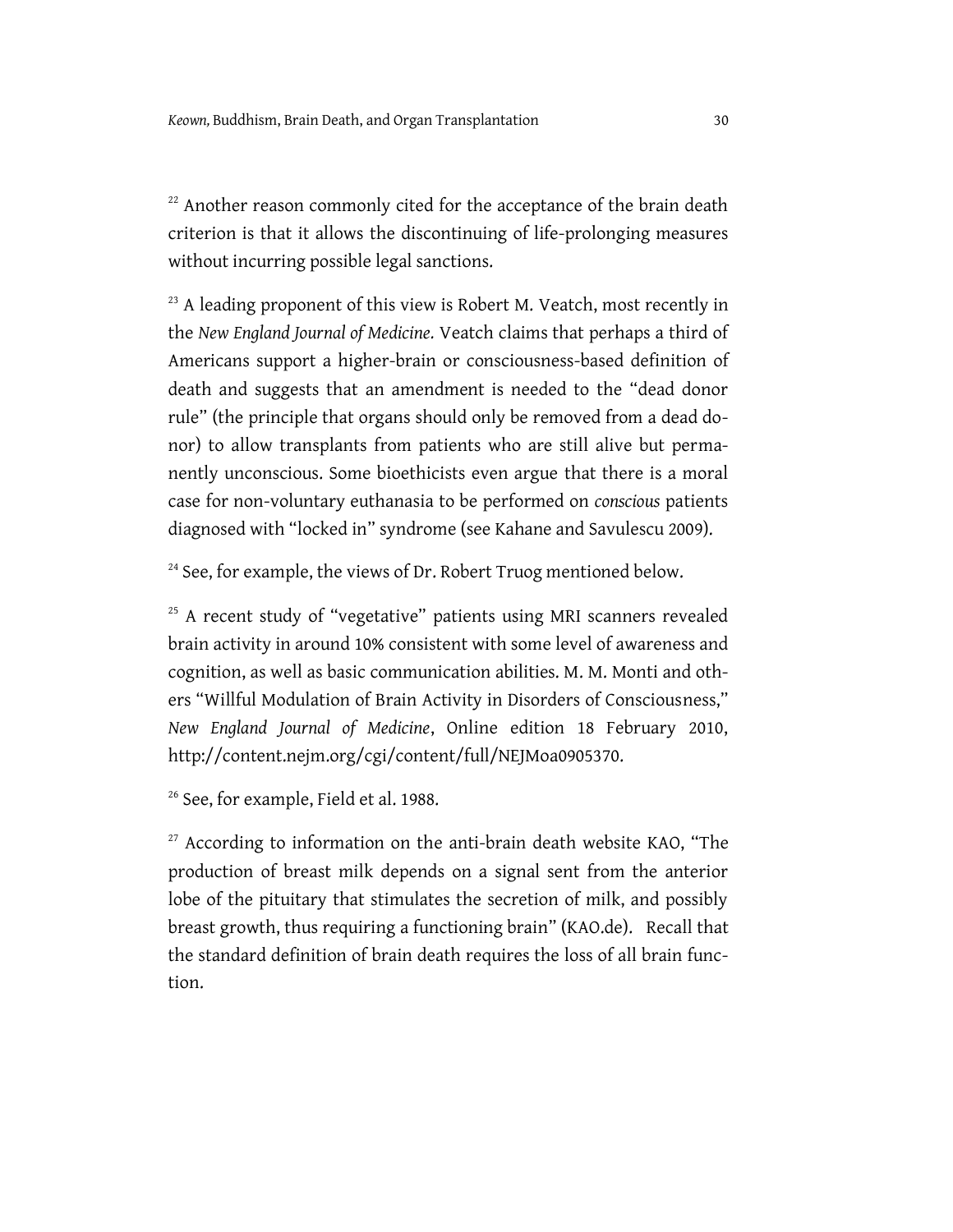<sup>28</sup> This is to avoid confusion with the notion of a "stream of ideas" that the word "consciousness" typically evokes.

<sup>29</sup> David S. Oderberg, "Bioethics Today," *The Human Life Review* 98, Fall 2008, 98-109.

<sup>30</sup>"Delimiting Death," *Nature* 461, (October 2009):570 or http://www.nature.com/nature/journal/v461/n7264/full/461570a.html.

 $31$  Japan is the exception due in no small part to the general lack of trust in doctors on the part of the public.

# Bibliography

4ui.com. Online. Available HTTP: [http://www.4ui.com/eart/159eart1.](http://www.4ui.com/eart/159eart1.%20htm) [htm.](http://www.4ui.com/eart/159eart1.%20htm) (accessed 3 November 2009).

Ankeny, Rachel A., Ross Clifford, Christopher F. C. Jordens, Ian H. Kerridge, and Rod Benson. "Religious Perspectives on Withdrawal of Treatment from Patients with Multiple Organ Failure," *The Medical Journal of Australia* 183, no. 11/12 (2005), 616-621. Online. Available [http://www.mja.com.au/public/issues/183\\_11\\_051205/ank10614\\_fm.ht](http://www.mja.com.au/public/issues/183_11_051205/ank10614_fm.html.) [ml. \(](http://www.mja.com.au/public/issues/183_11_051205/ank10614_fm.html.)accessed 4 November 2009).

Benn, James A. *Burning for the Buddha: Self-Immolation in Chinese Buddhism*. Honolulu, HI: University of Hawaii Press, 2007.

Dayal, Har. *The Bodhisattva Doctrine in Buddhist Sanskrit Literature.* Delhi: Motilal Banarsidass, 1999.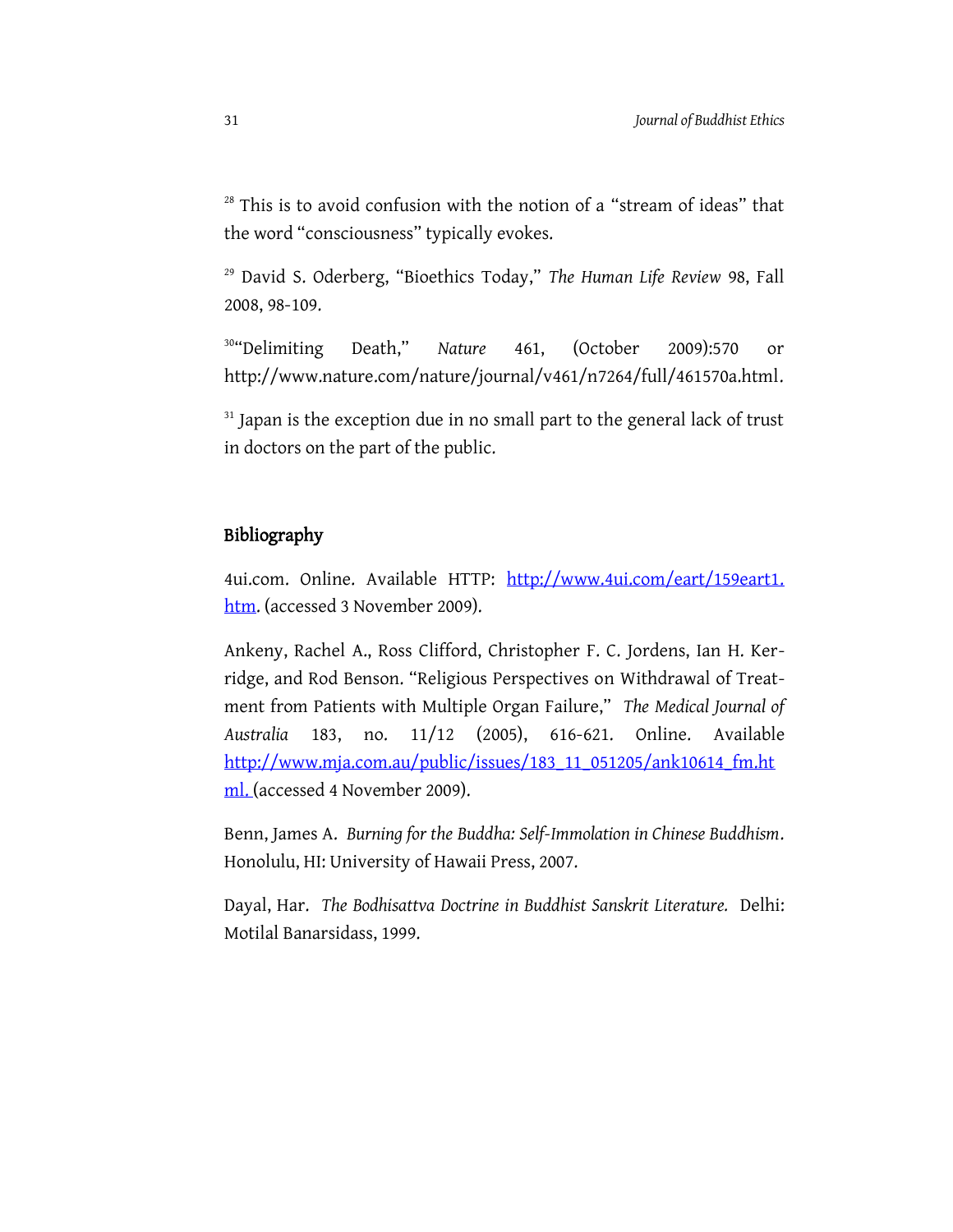Field, D. R., E. A. Gates, R. K. Creasy, A. R. Jonsen and R. K. Laros, Jr. "Maternal Brain Death during Pregnancy, Medical and ethical issues," *Journal of the American Medical Association* 260 (1988), 816-822.

Gervais, Karen Granstrand. *Redefining Death.* New Haven, CT: Yale University Press, 1986.

*Give Life; The Transplant Journey.* Online. Available*:* http://www.journey. transweb.org/donor\_journey/education/step4/moreinfo4\_right\_frame8 .htm, (accessed 4 November 2009).

KAO.de. Online. Available HTTP: [http://initiative-kao.de/KAO-Brain](http://initiative-kao.de/KAO-Braindeath_is_not_death.htm)[death\\_is\\_not\\_death.htm,](http://initiative-kao.de/KAO-Braindeath_is_not_death.htm) (accessed 27 September 2008).

Kahane, Guy and Julian Savulescu. "Brain Damage and the Moral Significance of Consciousness," *The Journal of Medicine and Philosophy* 32, no. 1 (2009) 6-26. (Abstract online at [http://jmp.oxfordjournals.org/cgi/](http://jmp.oxfordjournals.org/cgi/%20content/abstract/34/1/6.) [content/abstract/34/1/6.](http://jmp.oxfordjournals.org/cgi/%20content/abstract/34/1/6.) (accessed 24 November 2009).

Keown, Damien. *Buddhism and Bioethics.* Basingstoke: Macmillan, 1995. Reissued by Palgrave, 2001.

 . Review of *Into the Jaws of Yama, Lord of Death: Buddhism, Bioethics, and Death* by Karma Lekshe Tsomo. *Journal of Buddhist-Christian Studies* 28, 2008:157-161.

 ."Buddhism, Death and Organ Transplantation." *Journal of the International Association of Buddhist Universities* 1 (2008), 57-70.

LaFleur, William R. "From Agapé to Organs: Religious Differences Between Japan and America in Judging the Ethics of the Transplant" in Joseph Runzo and Nancy M. Martin (eds.) *Ethics in the World Religions.* Oxford: Oneworld Publications, 2001:271-290.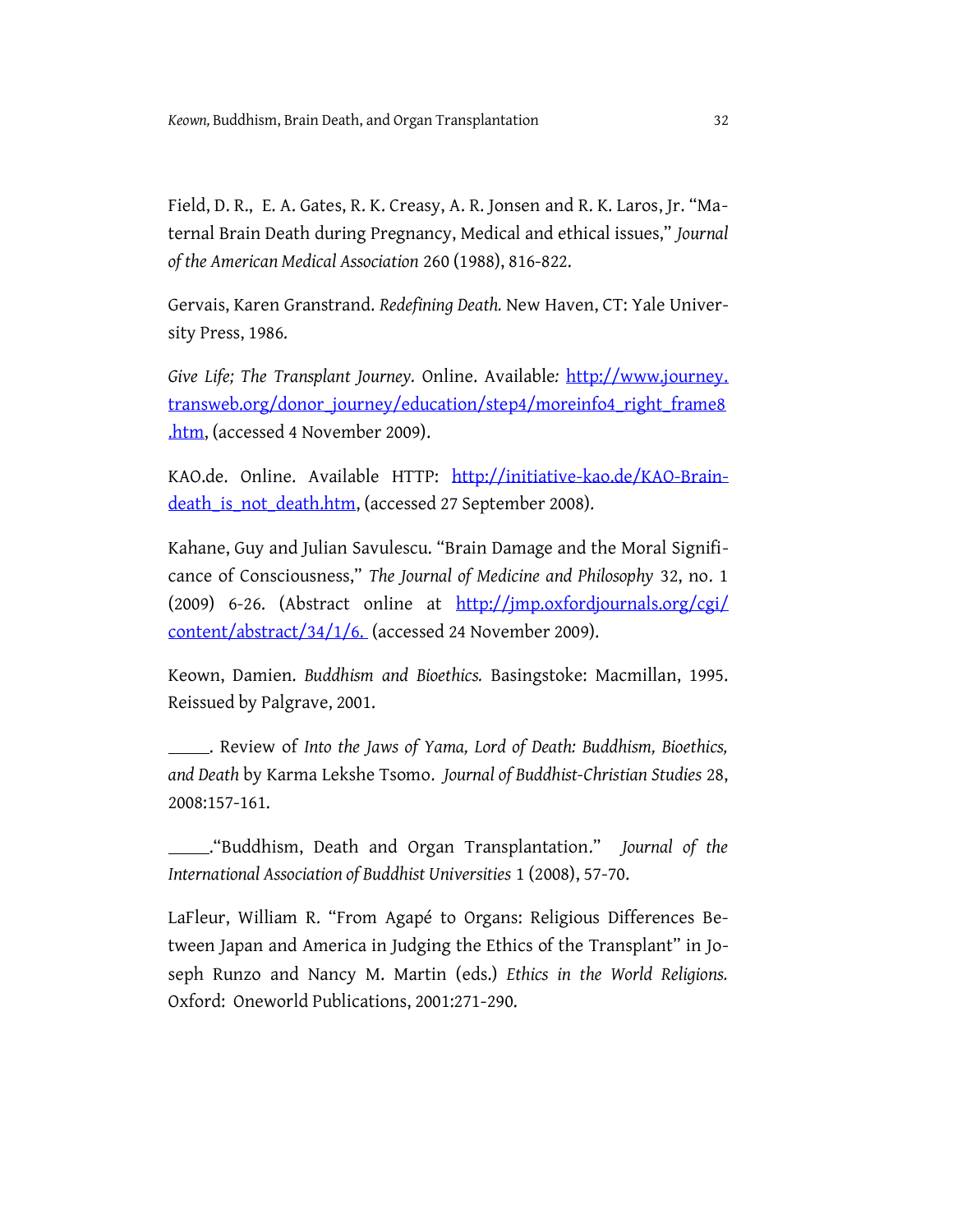*Nature* 461, October 2009 570; editorial "Delimiting Death." Also available at [http://www.nature.com/nature/journal/v461/n7264/full/461570a.](http://www.nature.com/nature/journal/v461/n7264/full/461570a) html.

Oderberg, David S. "Bioethics Today," *The Human Life Review* 98, (Fall 2008) 98-109.

Potts, M., P. A. Byrne and R. G. Nilges. *Beyond Brain Death: The Case Against Brain Based Criteria for Human Death.* Boston: Dordrecht, 2000.

Powers, John. *Introduction to Tibetan Buddhism* (revised edition), Ithaca, NY: Snow Lion, 1995.

Randhawa, Gurch, Anna Brocklehurst, Ruth Pateman, Suzannah Kinsella, and Vivienne Parry. "Faith Leaders United in their Support for Organ Donation: Findings from the UK Organ Donation Taskforce Study," *Transplant International.* 10 August 2009, doi 10.1111/j.1432- 2277.2009.00952.x.

Rinpoche, Lati and Jeffrey Hopkins. *Death, Intermediate State and Rebirth in Tibetan Buddhism.* Ithaca, NY: Snow Lion, 1981.

Rinpoche, Sogyal. *The Tibetan Book of Living and Dying*, London: Rider, 1998.

Simpson, Bob. "Impossible Gifts: Bodies, Buddhism and Bioethics in Contemporary Sri Lanka," *Journal of the Royal Anthropological Institute*, Vol.10 (2004).

Truog, Robert D. "The Dead Donor Rule and Organ Transplantation," *New England Journal of Medicine* 359, no. 7 (2008).

Tsomo, Karma Lekshe. *Into the Jaws of Yama, Lord of Death: Buddhism, Bioethics, and Death.* Albany, NY: SUNY, 2006.